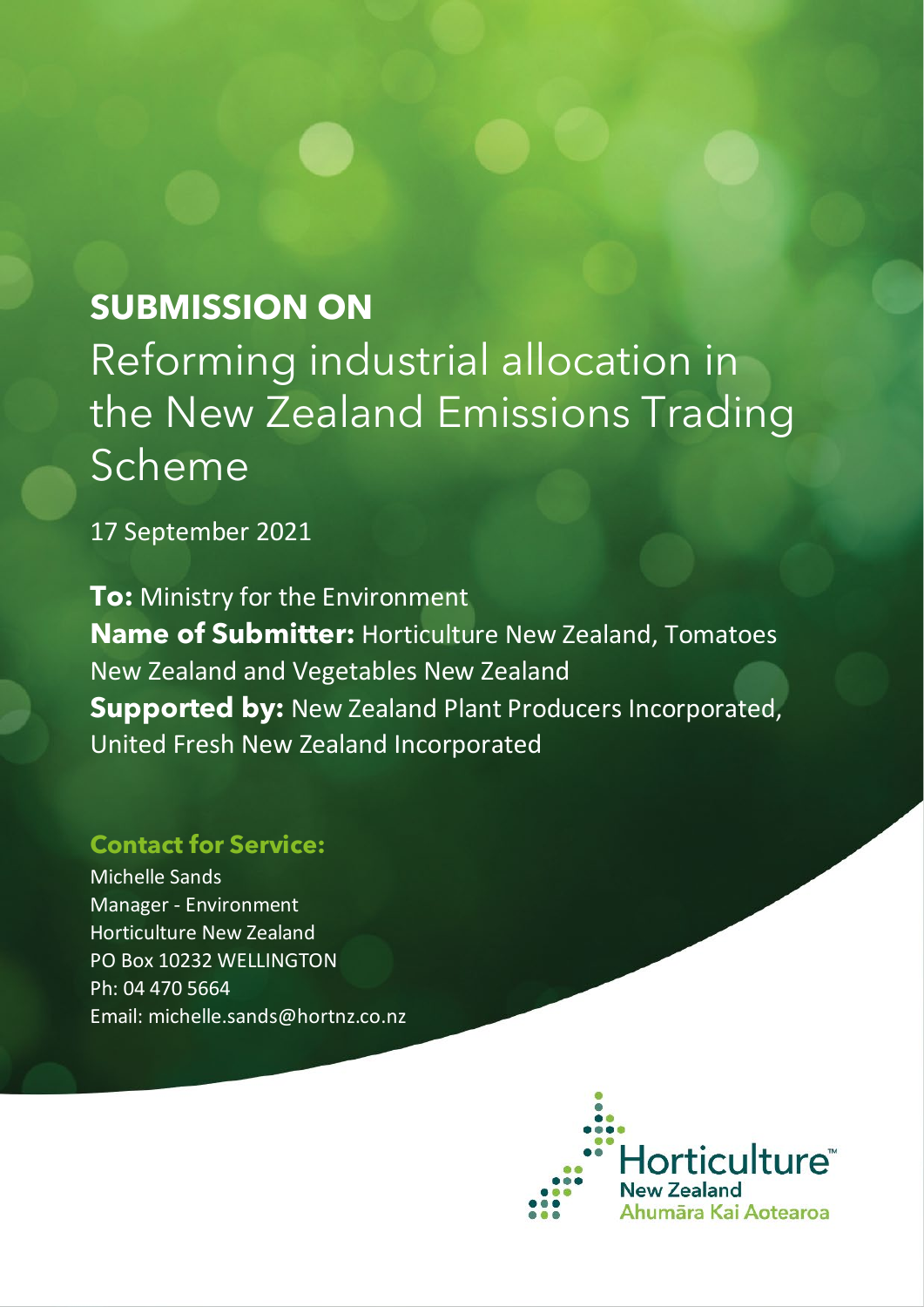## **OVERVIEW**

## **Submission structure**

Part 1: Overview of HortNZ

Part 2: Introduction and context

- Industry context
- Impacts of rising ETS costs for the greenhouse growing sector
- Role greenhouse growing systems have to play in a low emissions future
- Transition to a low emissions economy

3 Part 3: Industrial allocation in the ETS

- Current state industrial allocation for horticultural EITE activities
- Emission and energy intensity improvements in the sector
- Current design of industrial allocation is not well suited to the greenhouse horticulture sector

Part 4: Consultation questions

## **Our submission**

Horticulture New Zealand (HortNZ) thanks the Ministry for the Environment for the opportunity to submit on the proposal to reform industrial allocation in the New Zealand Emissions Trading Scheme (ETS).

We welcome any opportunity to work more closely with the Ministry for the Environment and to discuss our submission.

The details of HortNZ's submission and the outcomes we are seeking are set out later sections of our submission.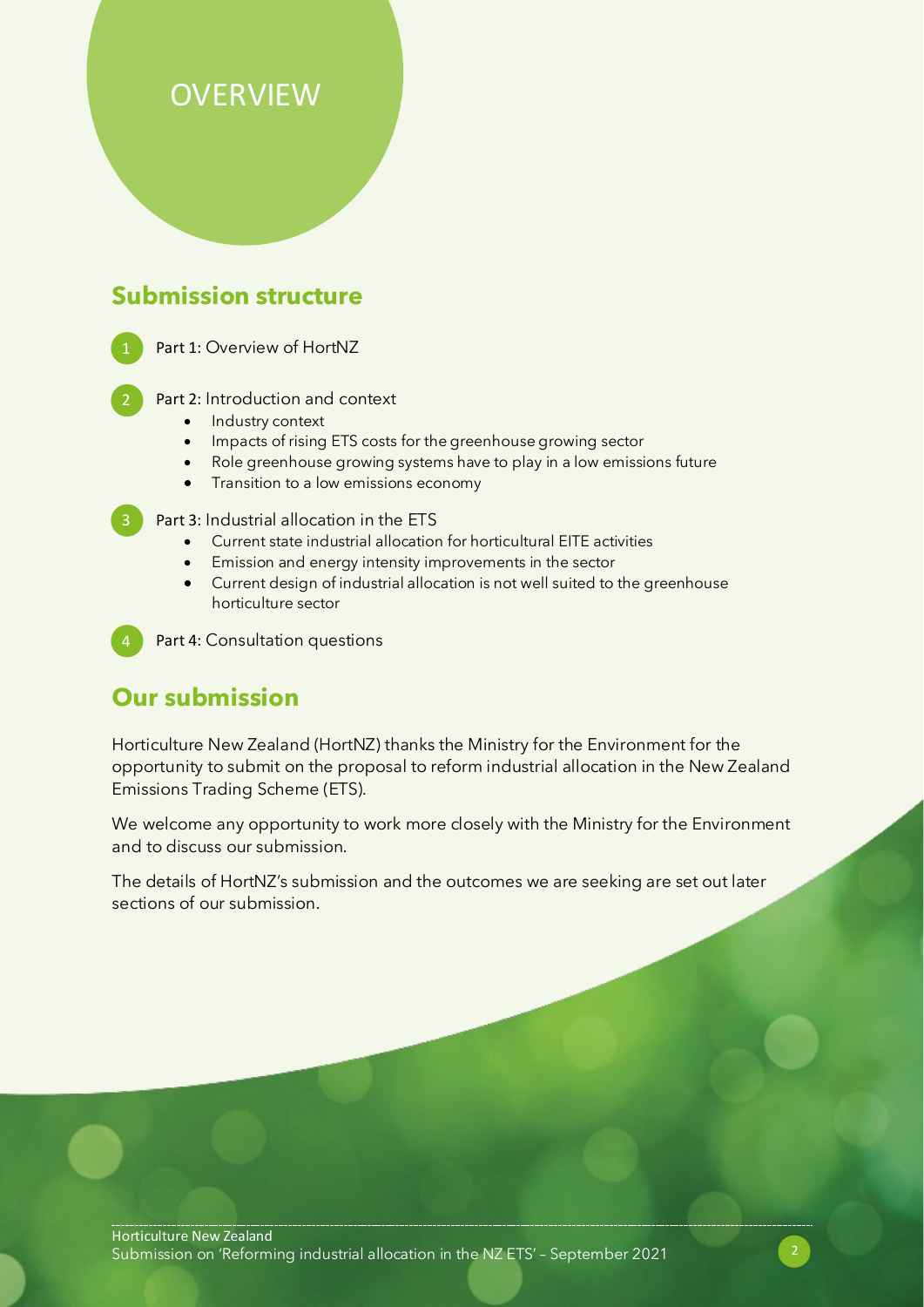## **Executive Summary**

Greenhouse growing is a resilient growing system important for domestic food supply. A rapidly increasing ETS price is beginning to hinder the transition to low carbon fuels by reducing both the availability of cash and confidence to reinvest, and the sector is at imminent risk. The review of industrial allocation, and changes to eligibility, has the potential to significantly impact greenhouse growers who are exposed to the ETS price through heating their greenhouses to achieve optimal production conditions.

Growers have become more efficient with their energy use since the ETS was introduced and have been actively investigating and investing in emissions reduction and improving energy intensity. However barriers remain to transition to low carbon fuels. Long term thinking, and support, is needed to develop suitable low carbon energy systems for covered crop growers.

## **Review of the approach to industrial allocation**

We welcome the opportunity to reconsider the future of industrial allocation. HortNZ, TomatoesNZ and Vegetables NZ are strongly of the view that industrial allocation (or an alternative) needs to include consideration of New Zealand's ability to continue supplying its own fresh healthy food for New Zealanders, using a method (greenhouses) that is more resilient to the challenges of climate change, and uses less land, water, and nutrients than traditional growing systems.

We support changes to industrial allocation where they make the system more effective at providing the support necessary for businesses to remain competitive until a transition is made to lower emissions fuels for heating.

However, primarily we consider there is a need to review the approach to industrial allocation to include wider considerations that:

- support New Zealand's progress towards meeting climate targets, while also safeguarding food security.
- aligns with supporting the sector to transition to a lower-emissions fuels.

Industrial allocation provides free units to growers based on their production volume, rather than on how much carbon they emit, which is designed to incentivise low emissions production. However, it does not consider that vegetables are highly perishable products that do not store and travel well, or that there are benefits to communities of sustaining local vegetable production in places where alternative fuels are not yet feasible.

## **Alternative approaches are warranted and should be considered**

Continually rising ETS prices are not sustainable for the greenhouse sector.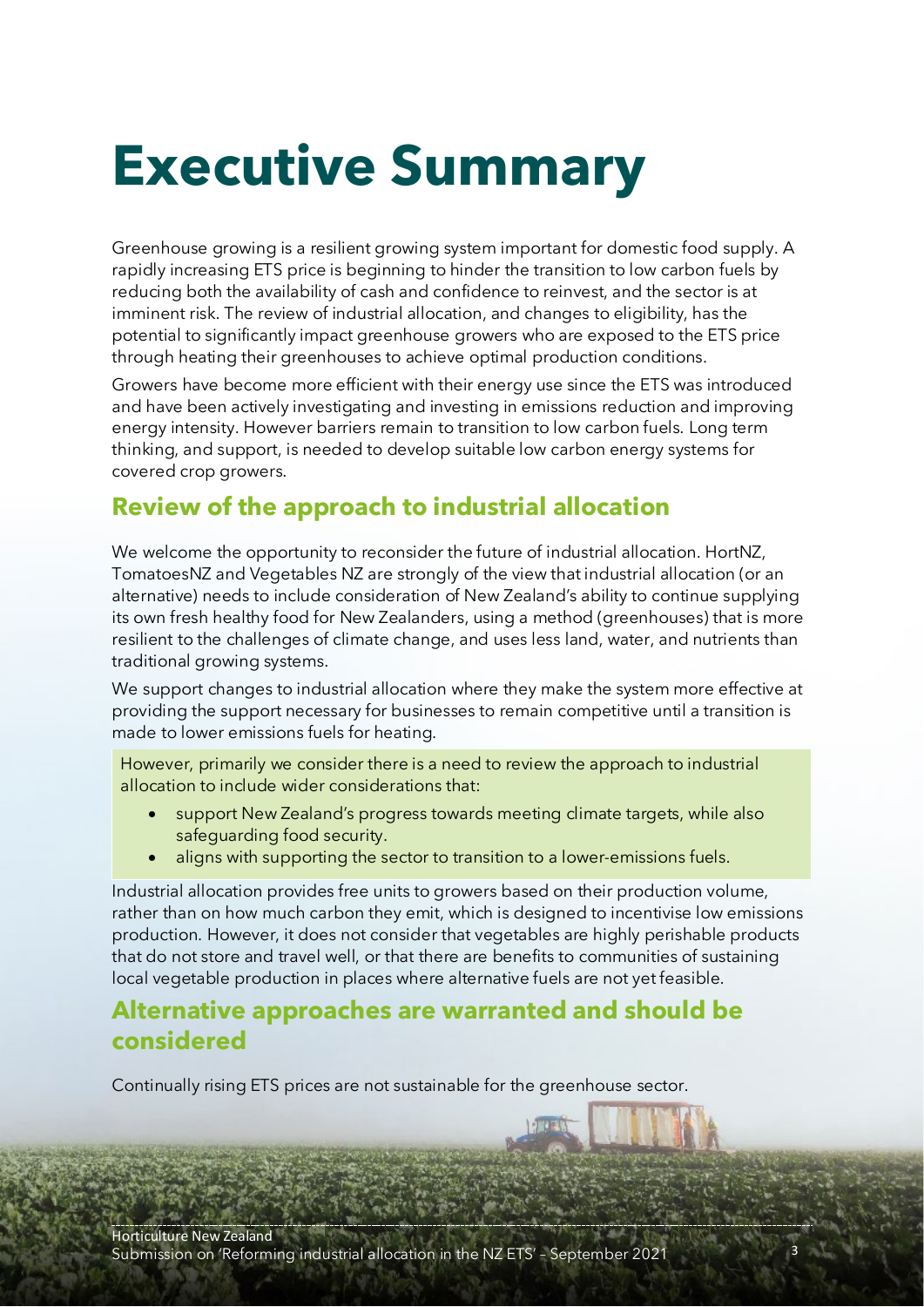We consider that an alternative approach is warranted for greenhouse horticulture in the NZ ETS, for the following reasons:

- Greenhouse growers are producing healthy, fresh (perishable) fruit and vegetables for New Zealanders, enabling year-round food supply and security for New Zealanders.
- Some crops are trade-exposed, however even those crops that are less so, still have constraints in passing on ETS prices.
- Greenhouse growing is an efficient growing system, provides resilience in domestic food supply and is resilient in a changing and more volatile climate.
- The sector is undertaking work with EECA on a decarbonisation plan to support and enable transition, however this takes time.

The Paris Agreement speaks to a 'fundamental priority of safeguarding food security' and action in a manner that does not threaten food production. It is important that New Zealand retains the ability to provide for our own fruit and vegetables – in terms of availability, but also affordability.

- Growers have been experiencing substantial cost increases, due to rapidly rising ETS costs - for example the NZU price has doubled, reaching \$65 (on the secondary market) in the last year.
- Rising produce costs contribute to food insecurity in New Zealand.
- There is a high risk that this (compounded by other energy supply/security challenges) will result in growers exiting the market, which will mean New Zealand will need to meet demand by importing (e.g from Australia), resulting in carbon leakage.

We strongly support MfE considering alternative mechanisms, to not only address the risk of climate leakage, but also alternative mechanisms of assisting New Zealand to meet it's climate targets for the greenhouse industry.

We are open to discussing this further and being part of the solution.

HortNZ considers that the review of industrial allocation needs to be considered in the context of supporting the greenhouse sector to transition to low carbon fuel, to enable these growers to continue to grow healthy produce for New Zealanders.

We consider the following options should be evaluated:

- Allocation for greenhouse growing which aligns to the 95% allocation provided for the rest of the agriculture sector under He Waka Eke Noa
- Upfront investment in supporting the sector to transition to low carbon fuels (including through supporting supply) to negate the need for industrial allocation for our sector
- A threshold and/or exemption approach for greenhouse growing.

Ultimately there is a need for a system-wide approach that enables the sector time to transition and certainty as to the options for transition, otherwise emissions reductions (that will result due to the exit of growers) will result in less vegetable consumption and carbon leakage.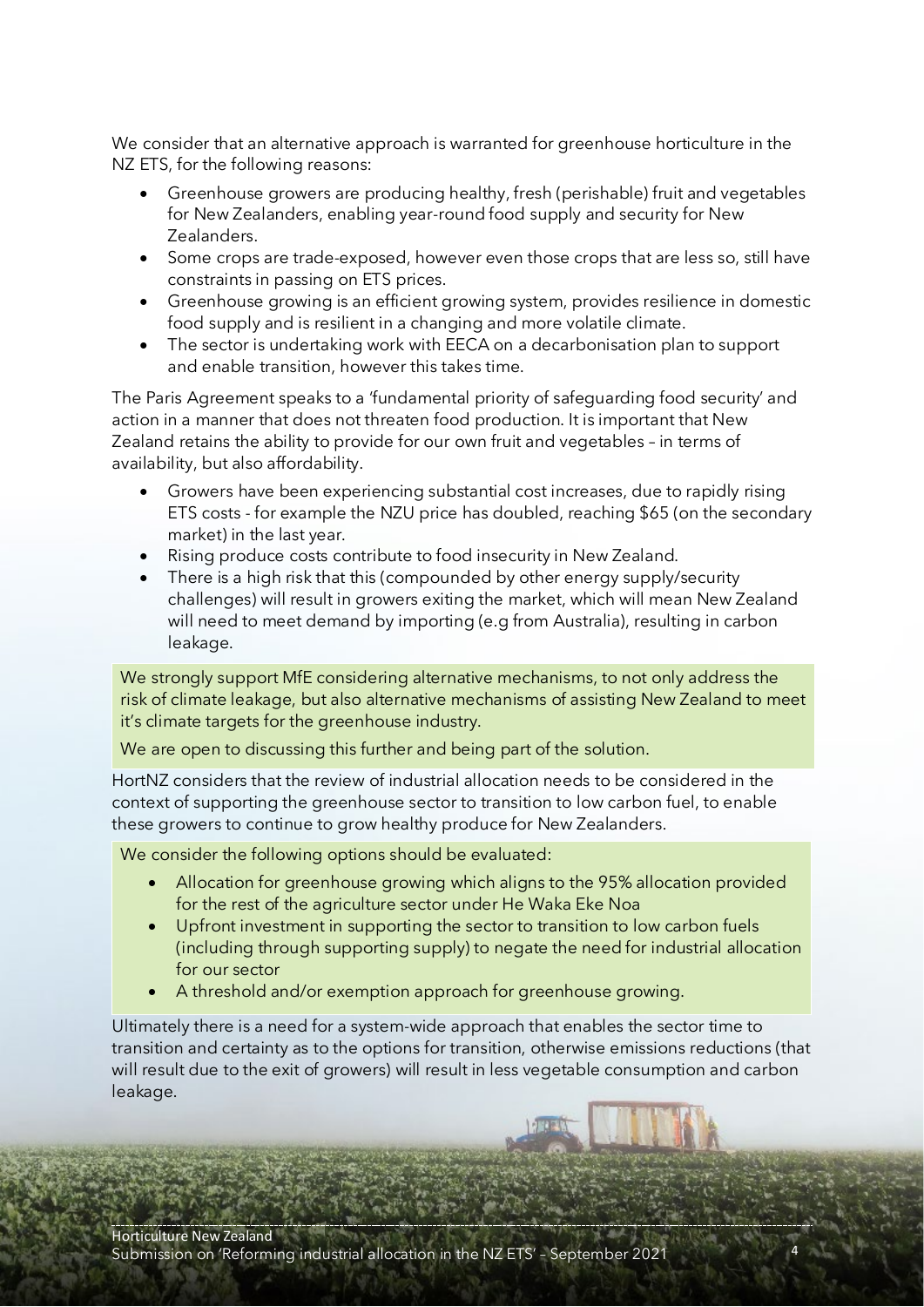## **HortNZ's Role**

## **Background to HortNZ**

HortNZ represents the interests of 6000 commercial fruit and vegetable growers in New Zealand, who grow around 100 different crop types and employ over 60,000 workers.

There is approximately 120,000 hectares of horticultural land in New Zealand approximately 80,000 ha of this is fruit and vegetables. The remaining 40,000 ha is primarily made up of wine grapes and hops, which HortNZ does not represent.

It is not just the economic benefits associated with horticultural production that are important. The rural economy supports rural communities and rural production defines much of the rural landscape. Food production values provide a platform for long term sustainability of communities, through the provision of food security.

HortNZ's purpose is to create an enduring environment where growers prosper. This is done through enabling, promoting and advocating for growers in New Zealand.



**Industry value \$6.39bn Total exports \$4.23bn Total domestic \$2.16bn**

This is a joint submission with TomatoesNZ and Vegetables NZ.

- Vegetables New Zealand Incorporated represents the interests of capsicum, chilli, cucumber, eggplant, lettuce, sprouted beans, witloof, and courgette growers.
- Tomatoes NZ represent fresh tomato growers.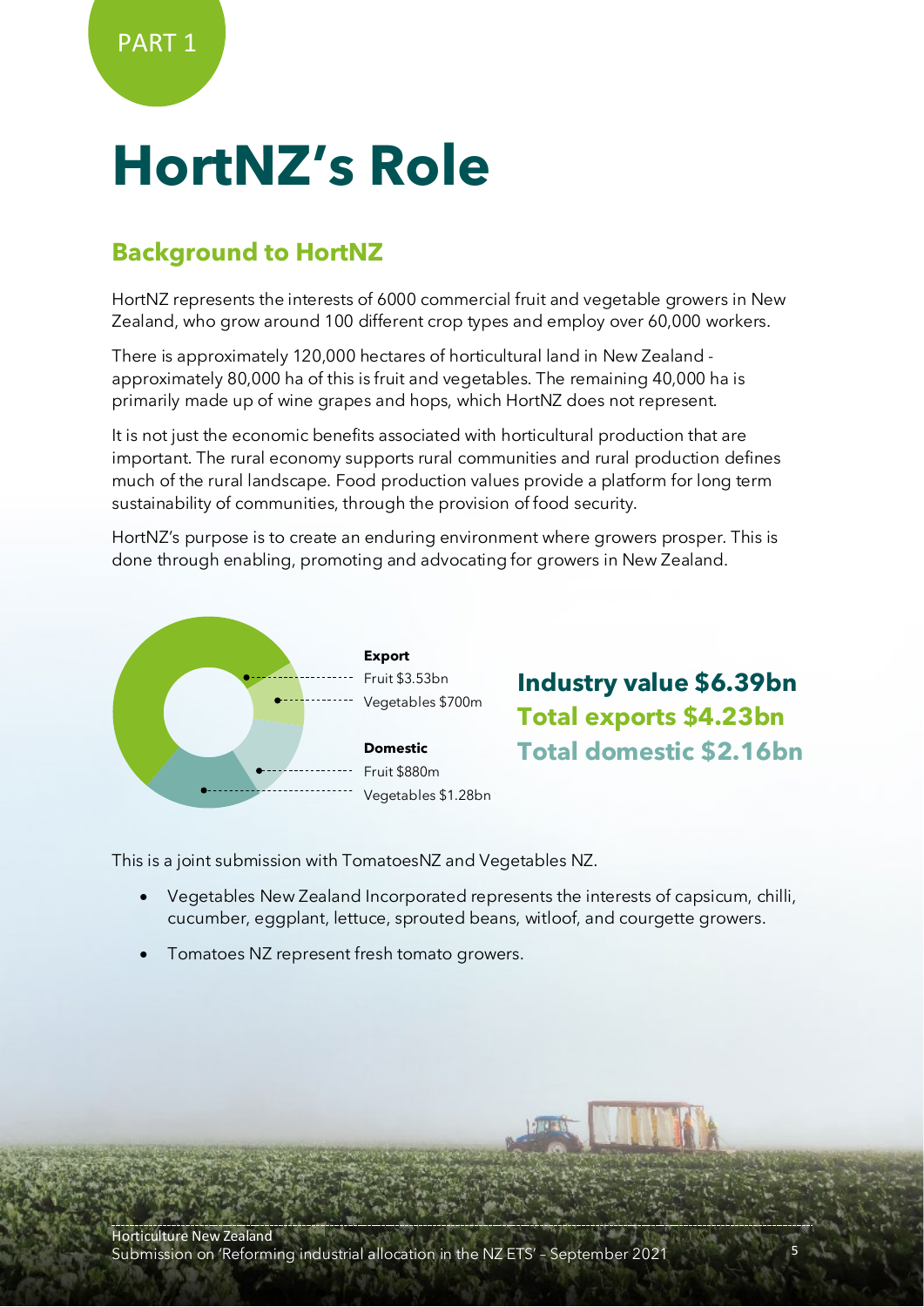## **Introduction and context**

The review of industrial allocation (and changes to eligibility) has the potential to significantly impact producers of tomatoes, cucumbers and capsicums (who are currently eligible for industrial allocation). It also has implications for the wider industry – who are currently not eligible for industrial allocation but may be in the future.

We welcome the opportunity to reconsider the future of industrial allocation and see an opportunity for alternatives which better support transition to a low emissions economy (and social, economic and environmental outcomes).

HortNZ's submissions on climate change policy (with specific regard to process heat) have sought that the Government provides support to enable transition away from fossil fuels, rather than solely relying on private sector, R&D investment or regulatory instruments – we consider that the review of the approach to industrial allocation (IA) has a role in supporting this for greenhouse growing sector.

## **1. Industry context**

### **1.1. Overview of the covered crop sector**

Greenhouse growing uses techniques not used in other cropping systems such as CO2 enrichment, soilless cultivation and heating. Greenhouse vegetables are grown year-round in a relatively stable, controlled environment with optimal growing conditions that offer the ability to produce a lot of vegetables in a sustainable way to feed our growing population.

A number of vegetable crops are grown indoors, in greenhouse structures – for example, capsicum, chilli, courgette, cucumber, eggplant, lettuce, sprouted beans, tomato, and witloof. The majority of these crops are heated.

There are also some crops that are grown under cover (but not heated) in either semi or fully enclosed structures for example, several berry varieties.

This submission hereafter refers to 'greenhouse growing' and/or 'greenhouse crops' in reference to crops which are grown in fully enclosed controlled environments, within a greenhouse structure.

#### **1.1.1. EXTENT OF THE GREENHOUSE GROWING SECTOR**

There are approximately 256 hectares of greenhouse crops in New Zealand (based on 2017 Agricultural Production Statistics data). Greenhouse growing is dispersed throughout New Zealand. In the North Island, growers are predominately located in the Auckland and Waikato regions, and in the South lsland, predominately in Tasman, Marlborough and Canterbury.

In New Zealand, there are approximately 125 fresh tomato growers (almost all of whom grow in greenhouses) and approximately 120 greenhouse growers of crops, including capsicums, eggplants, cucumbers, lettuces, chillies and herbs.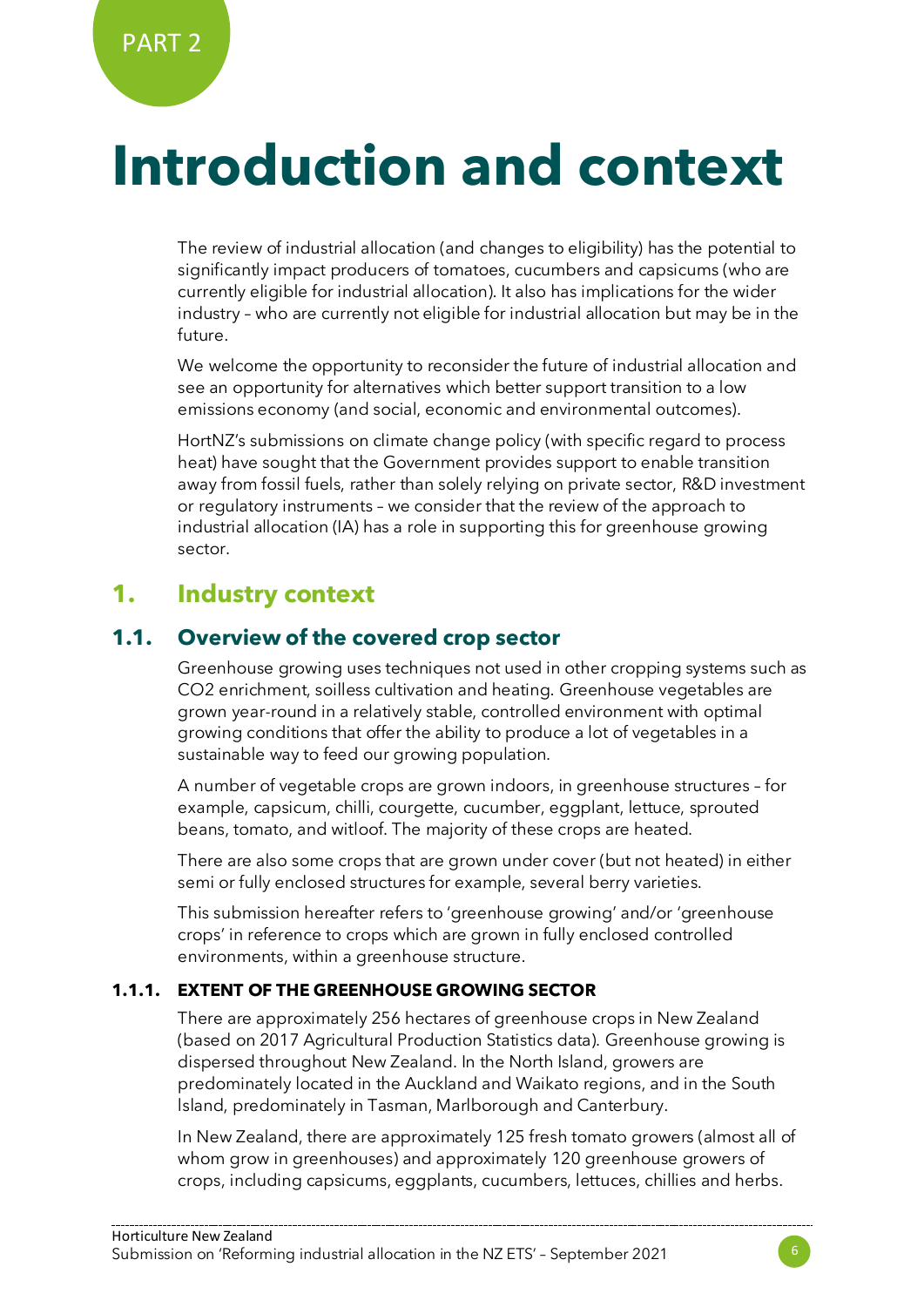#### **1.1.2. ECONOMIC CONTRIBUTION OF GREENHOUSE GROWING**

A 2018 report by NZIER evaluating the contribution of the covered (greenhouse) vegetable crop industries to New Zealand found:

- Gross output (or turnover) of \$295 million
- Contribution to GDP of \$120 million
- 2,400 jobs
- Exports of \$35-\$40 million per year
- Spending of \$34.3 million on heating (including electricity, coal, gas)
- This is an important industry for New Zealand, attracting stable jobs and skills in a growing market for covered crop products. It makes important contributions to GDP and general wellbeing through the employment it provides, exports it makes, and an increased use of technology
- It is a stable and growing industry which provides a significant contribution towards diversifying the New Zealand economy
- Helps to diversify the revenue sources for companies involved in agriculture and horticultural industries

#### **1.1.3. USE OF HEAT IN GREENHOUSE GROWING SYSTEMS**

In New Zealand, commercial tomatoes, capsicum and cucumbers can only be grown outdoors for a short summer window in regions where there is enough heat ripen. Therefore, almost all of the fresh tomatoes, capsicums and cucumbers eaten by New Zealand consumers are grown in greenhouses.

A 2020 industry survey of greenhouse vegetable growers conducted by Tomatoes New Zealand and Vegetables NZ indicates that, of the respondents, 72% of the greenhouses (representing 95% of the greenhouse area accounted for in the survey) were heated, indicating that almost all larger operations are heated.

The same survey also indicated that the most common form of greenhouse heating is natural gas (62% of the heated area of survey respondents), followed by coal (15%). There were regional differences in fuel source, for example natural gas was limited to the mid and upper North Island (there is no reticulated gas network in the South Island).

EECA's energy end use data base indicates that amongst low and intermediate temp heat users (using boiler systems for heat/cooling) for 2019, indoor cropping accounted for 9.7% of coal use and 4.3% of natural gas use.<sup>[1](#page-6-0)</sup>

Unheated greenhouses make up less than 4% of the production area and do not produce through the coldest winter months.[2](#page-6-1)



<span id="page-6-0"></span><sup>&</sup>lt;sup>1</sup> [Energy end use database,](https://tools.eeca.govt.nz/energy-end-use-database/?_gl=1*8w1sv3*_ga*NjUxMjY0MzEuMTYyMDY5OTk3Mw..*_ga_Z2WN2N1RFS*MTYzMDQ0NDg2Ni40LjEuMTYzMDQ0NDkwOC4xOA..&_ga=2.70210576.1692677252.1630444867-65126431.1620699973) accessed from EECA's website.

<span id="page-6-1"></span><sup>2</sup> Lumen (2020). Tomatoes New Zealand Grower Survey November 2020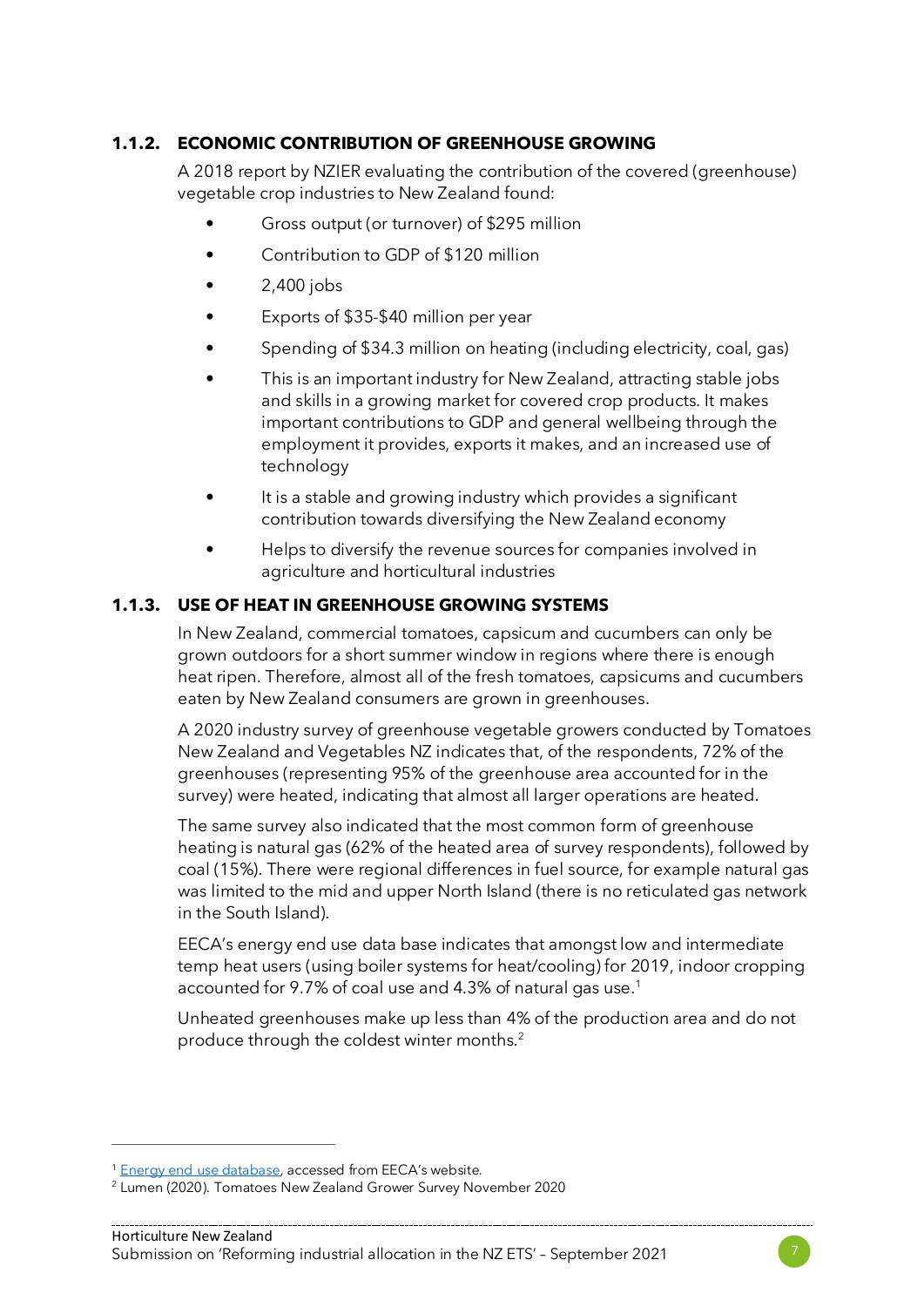#### **Importance of heat for greenhouse growing systems**

Heating is important for the viability of greenhouse vegetable production – by enabling year-round production and to grow a quality product.

Heating has multiple functions. As well as determining the rate of photosynthesis, fruit set and fruit ripening, temperature regulates plant growth rate by driving transpiration rates and photosynthesis rates. Heating also allows the grower to manage relative humidity in the greenhouse, reducing the onset and spread of diseases, reducing the use of agrichemicals and increasing the fruit/plant quality.

Without heating, a controlled environment is not achieved, fruit/plant quality is poorer, losses are greater, and product cannot be grown in winter.

Due to the fresh, highly perishable nature of greenhouse-grown vegetables, capturing the winter value of produce is essential to the greenhouse production model. Winter returns (due to reduced supply) are at a level that sustains growers through the summer months when fruit prices frequently do not cover costs. This is important for realising the benefits of the capital infrastructure of a greenhouse (with a new operation building cost starting at \$2M per hectare).

Year-round production is crucial because a high seasonality level results in lost market share at the end of every peak season as volumes drop and prices increase. That market share, which has been lost during the low-season to alternative products or imports, has to be regained the following peak season, which often does not happen fast enough, resulting in prices that do not cover grower's costs. Year-round production helps to even out the prices throughout the year, enabling continuity of supply and skilled workforce retainment which benefits both growers and consumers.

Due to resource efficiency, greenhouse production can also offset shortages caused by weather events that affect outdoor grown crops, for example flooding or drought.

It is the 'when' that crops are grown for that matters for covered crop operation as most are responsible for supplying fresh New Zealand grown produce in the offseason or when weather events affect outdoor crops.

#### **Carbon dioxide enrichment**

An additional benefit of the use of (some) fossil fuels for heating, is the supply of carbon dioxide which is captured and distributed to the crop to enhance crop growth, by increasing photosynthesis rates.

Growers using natural gas as their fuel source run boilers at day time to distribute the CO2 from the gas heating process into the greenhouse. The heat from this is stored using insulated buffer tank (that is then used for heating overnight).

Too little CO2 results in slowed plant growth and reduced yields. CO2 enrichment is used as a supplement on bright days as in the enclosed environment the plants consume the CO2 rapidly, CO2 drops causing photosynthesis rates to drop. Some growers buy in tanks of supplementary CO2, especially those using non-gas heating sources.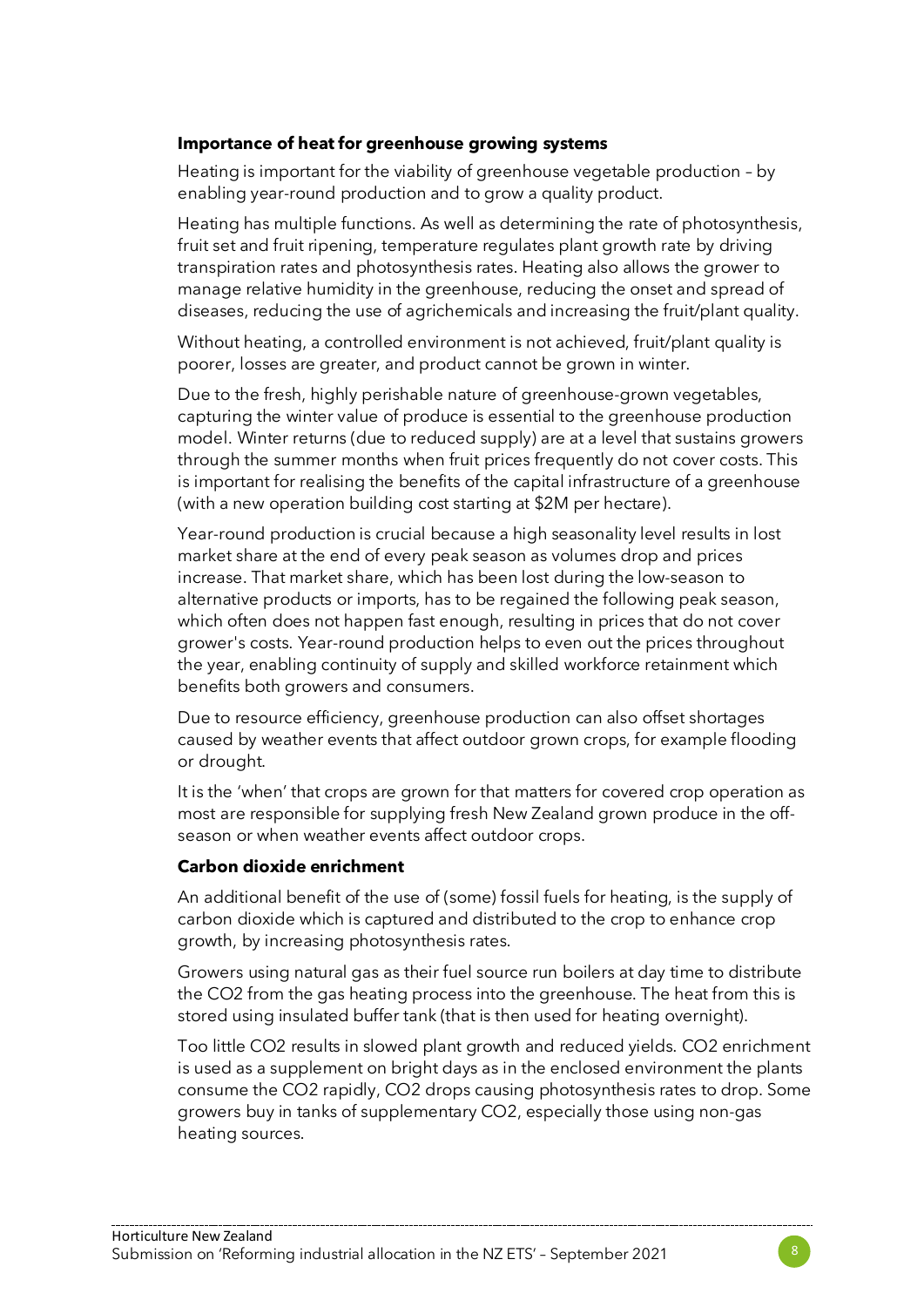#### **1.1.4. CONTRIBUTION TO DOMESTIC FOOD SUPPLY**

Greenhouse growing is an integral part of New Zealand's food system, enabling New Zealanders to access freshly grown vegetables from a local supplier throughout the year; provides resilience within the domestic food system.

Most vegetables grown in greenhouses in New Zealand are for domestic consumption; the main greenhouse-grown export crop is capsicums.

These vegetables are stable foods for New Zealanders. Fresh tomato retail sales (excluding those used by food service restaurants/cafes and processed tomato products), for the year ended June 2019 was \$109m – more than any other fresh vegetable or fruit except for Bananas at \$145m. (Statistics NZ Household Economic survey). Potatoes at \$100.6m had the next highest spend after tomatoes. Cucumber spend was \$34.8m, and fresh capsicum and chillies \$47m.

Some of these crops also have an export component. This helps to support the viability of these businesses over the year when excess seasonal summer supply exceeds local demand at times when wholesale prices fall below the costs of goods sold.

#### Tomatoes

For the year ending 31 March 2020, 3,701T of fresh tomatoes (with an FOB value of \$12.2 million) were exported, representing 9% of the industry farm gate value. During the same period, 175T of fresh tomatoes were imported from Australia.<sup>[3](#page-8-0)</sup>

#### Cucumber

The 'Potential for emissions leakage from selected industries in the ETS' report prepared for MfE states that cucumbers are largely produced for a domestic market - imports (in 2017 to 2019 FY's) were equivalent to approximately 1% of production and highly seasonal (at times when NZ retail prices are high); there is some export of New Zealand grown cucumbers (with export volumes trending downwards).[4](#page-8-1)

#### Capsicum

In 2020, the domestic sales value (fob) was \$35 million for capsicums, compared to \$24.7 million from exports.<sup>[5](#page-8-2)</sup> The main export markets for capsicums are Japan (81% by quantity in 2020), Australia (15%) and the Pacific Islands<sup>6</sup> (4%).<sup>7</sup> Export volumes are highest in the summer months (Nov – Feb) and lowest over winter (June – August).

#### Other crops

The other indoor crops (e.g lettuce, eggplant) are typically grown for the domestic market and currently fall outside of the industrial allocation scheme.

<span id="page-8-0"></span><sup>3</sup> Pers Comms, Tomatoes NZ (2021)

<span id="page-8-1"></span><sup>4</sup> Potential for emissions leakage from selected industries in the ETS (January 2021). Resource Economics Limited.

<span id="page-8-2"></span><sup>5</sup> Freshfacts 2020.

<span id="page-8-3"></span><sup>6</sup> Sum of exports to Cook Islands, Fiji, French Polynesia, Kiribati, Marshall Islands, New Caledonia, Niue, Palau, Samoa, American Samoa, Solomon Islands, Tonga, Tuvalu, Vanuatu, Wallis and Futuna.<br>7 Statistics New Zealand data on exports of 'Vegetables; fruits of the genus capsicum or of the genus pimenta,

<span id="page-8-4"></span>fresh or chilled' for 2020, accessed from Infoshare.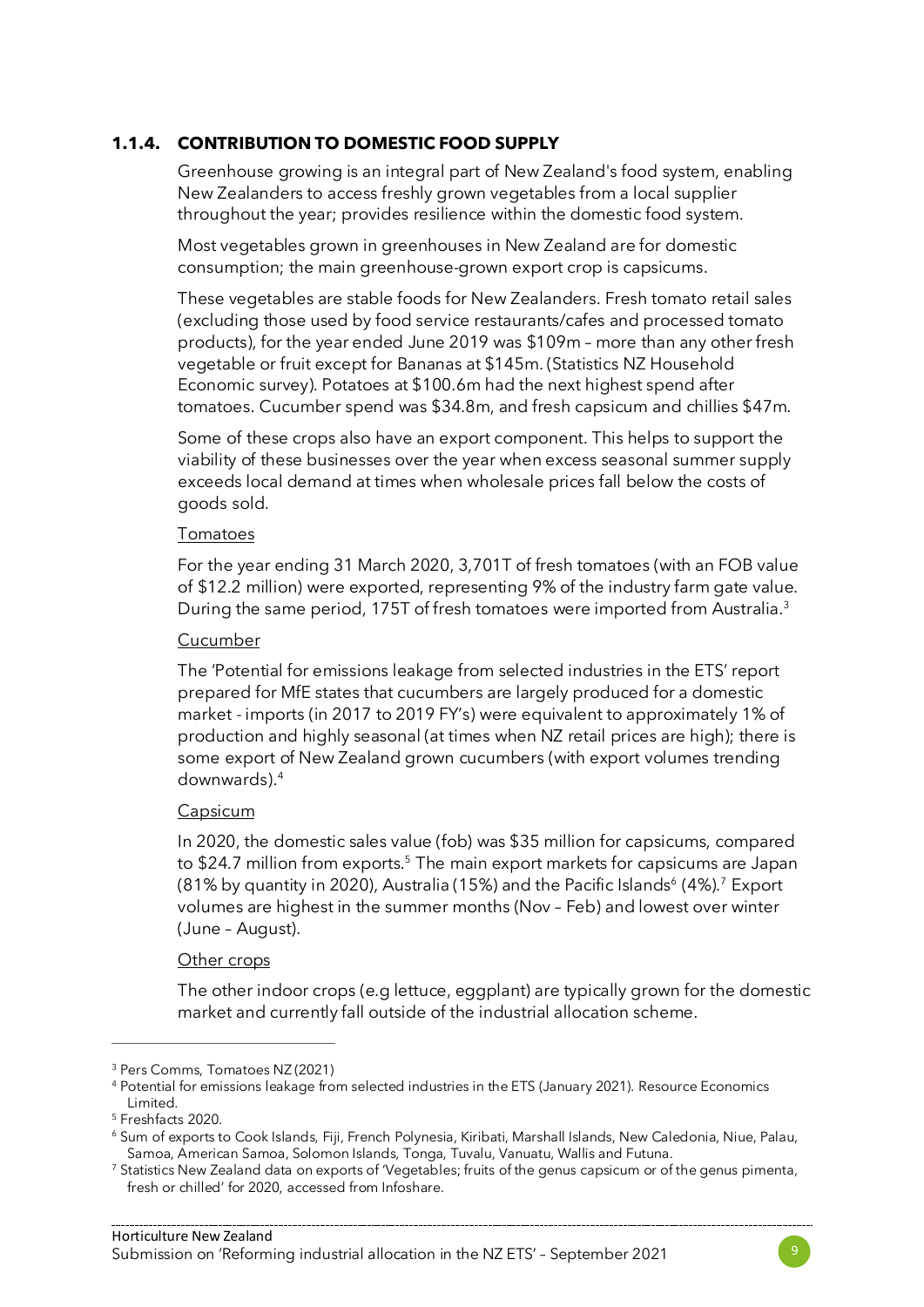Eggplant was highlighted in a recent Landcare policy brief as being at risk for food security (with approximately 1kt produced and ~0.8 kt imported), recommending promotion of greater domestic production.[8](#page-9-0)

### **1.2. Coverage of the NZ ETS**

#### **1.2.1. GREENHOUSE GROWING**

Greenhouse crops (grown using heating) are exposed to the ETS price through costs that are passed through from their use of fuel or electricity.

Currently, three horticultural crops (fresh tomatoes, fresh cucumbers, and fresh capsicums) are eligible to receive industrial allocation, as moderately emissions intensive trade exposed (EITE).

There are a number of other crops (which are exposed to ETS costs via their fuel costs for heating that are not eligible for industrial allocation – for example, lettuce, herbs, leafy greens, chillies, eggplants – these crops pay the full ETS price, where they are heated. Based on the area distribution between crops (again using APS 2017 data), 65% of indoor vegetable growing area (i.e tomatoes, cucumbers, capsicums) was eligible for industrial allocation.

#### **1.2.2. REST OF THE HORTICULTURE INDUSTRY**

Outside of ETS cost via fuels for heating - ETS costs are also present for transport, refrigeration more broadly throughout the sector.

Currently agricultural emissions do not face any ETS costs – this is being addressed through He Waka Eke Noa, or alternatively will become part of the ETS after 2025, at which time they will have 95% free allocation. We acknowledge that this is outside the scope of this consultation.

## **2. Impacts of rising ETS costs for the greenhouse growing sector**

Energy is the second highest single input cost for heated greenhouses (~30%), following closely behind wages.

Production of vegetables and other crops in greenhouses use energy for the control of temperature and humidity (heating), as well as for CO2 enrichment and (rarely in New Zealand) supplementary crop lighting. The energy use depends on the location, climate, greenhouse specifics, crop, temperature settings, and other variables.

A high-level qualitative assessment undertaken by NZIER in 2020 estimated that for the covered crop industry, at an ETS price of \$50/t carbon (with current technologies), growers will not be able to provide the volume or range that they produce and the industry will be significantly downsized. It notes that the ETS is already having 'a dramatic effect' on the covered crops industry noting that 'many



<span id="page-9-0"></span><sup>8</sup> https://www.landcareresearch.co.nz/uploads/public/Publications/Policy-Briefing-Guidance-Papers/Policybrief-27\_Rethinking-NZs-food-security.pdf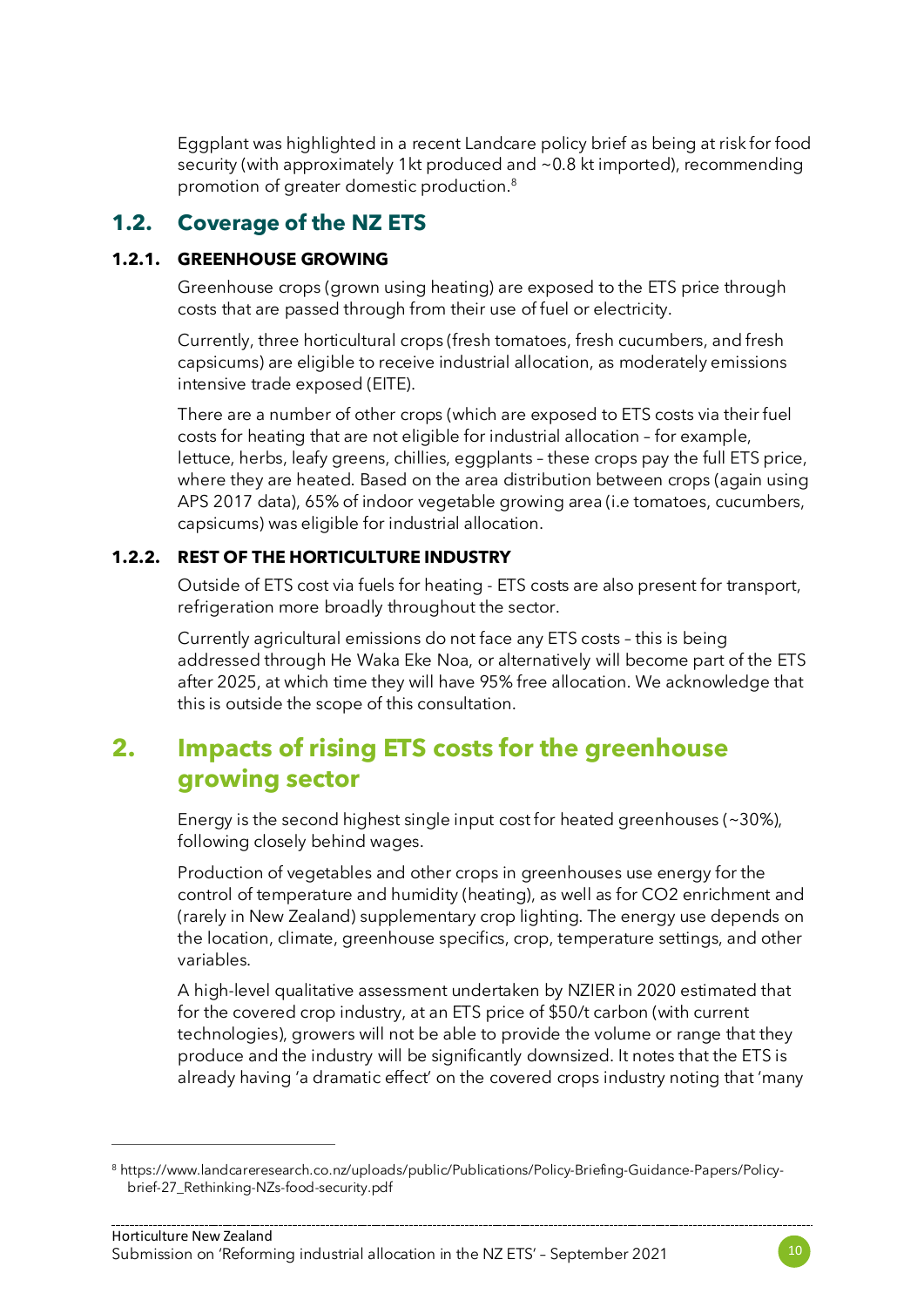growers believe that they are caught in a bind between rising energy costs and an inability to raise prices in a competitive market'.

Growers have been experiencing substantial cost increases, for example at an NZU price of \$25, we calculate that the average net cost of the ETS (after allocation) on heating costs for a South Island tomato grower was \$26,693 per hectare. Whereas, at an NZU price of \$50, this net cost has increased to \$53,386 per hectare. This highlights the scale of increases some growers are experiencing.

Policy direction, in addition to steadily rising ETS costs that are being experienced, strongly signals that the ETS price will continue to rise. For example, changes to the ETS last year that introduced price controls; the Climate Change Commission's Advice to Government stating that it needs to rise in order to align with emissions budgets; and recently announced changes to increase the cost containment reserve to \$70).

"Last week, the carbon price hit \$65 per ton. This works out at \$3.50 per GJ of gas (18.5 GJ of gas per ton of CO2). That's roughly \$53,000 per ha per annum! give or take."

Experience of a greenhouse grower.

The price has also risen faster than has been expected – for example, in recent auctions the cost containment reserve was exceeded, this is contributing to the impacts on growers.

High ETS costs risk forcing some greenhouse growers out of business and limits the ability for capital investment, which in turn, limits potential to transition to lower emissions fuels because this requires significant investment.

Impacts are already being seen in the industry – for example;

- compared to last winter some tomato growers have reduced their planted area or exited the sector, and this reduced supply is being reflected in higher prices over winter this year (and these are staying higher for longer).
- many leafy green growers have seen a decrease in supply and increase in disease, because they have had to turn off boilers or reduce their use.

The high prices, and large fluctuations of price (as per Figure 1 below, summer 2020-21 also saw the lowest ever prices for tomatoes due to Covid disruptions), are not sustainable for a number of reasons; including:

- Consumers are turned off the product, and instead buy less healthy, often imported alternatives, not just in winter but all year round.
- High prices will encourage more imports from Australia in winter, which face no ETS or carbon tax and can sell for lower prices than NZ tomatoes.
- Summer prices become unsustainably low as growers move away from winter production and summer supply increases
- Stable and predictable prices are preferred by growers and retailers and consumers alike, as it results in predictability and consistency of purchasing, leading to the ability of growers to re-invest in their businesses, including in improving energy efficiency and fuel switching.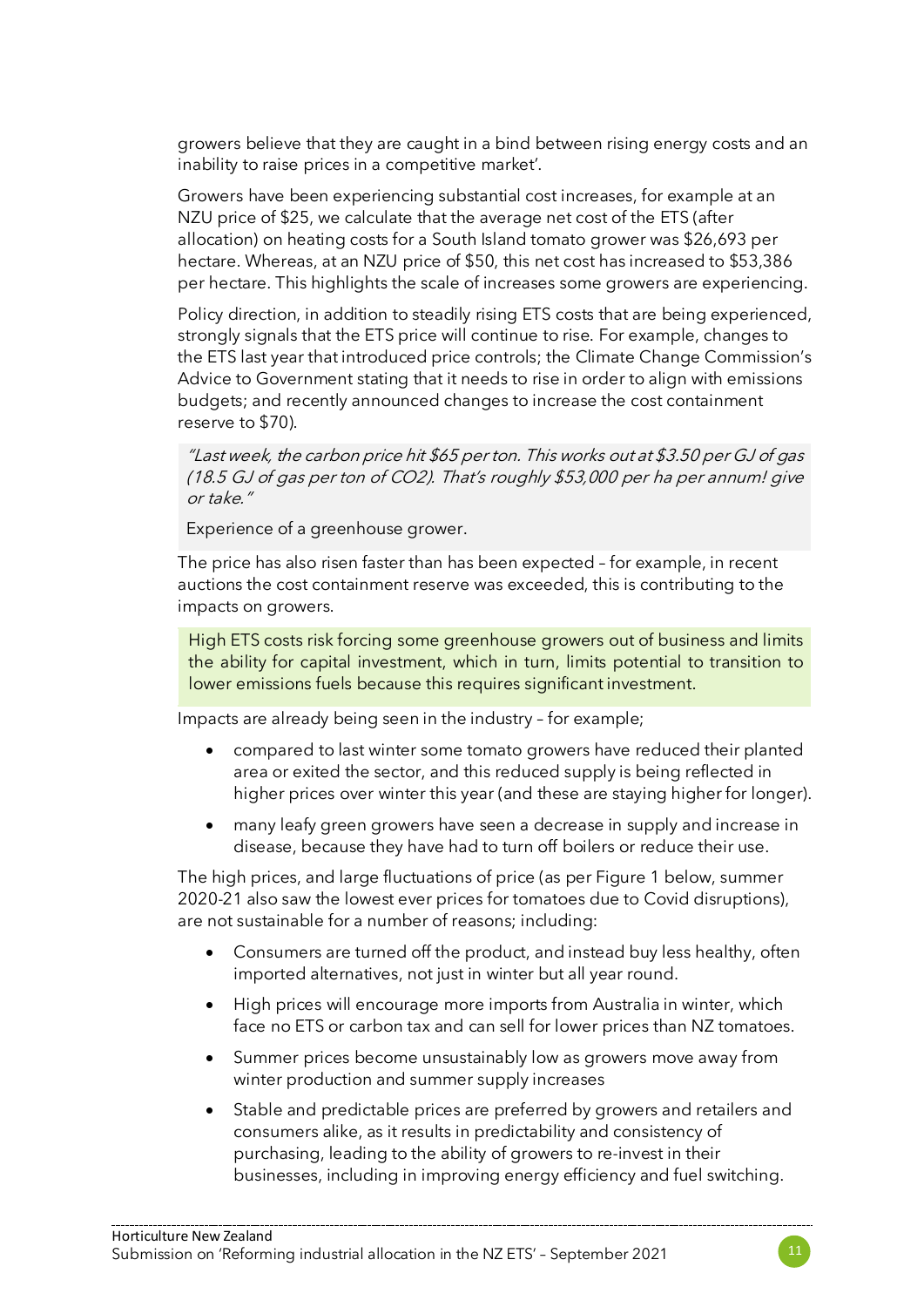

Figure 1: CPI Average retail tomato (loose round) prices (2016 – August 2021). Source: StatsNZ

There is a very real risk that more growers will exit in the within the next 12 months, and their production will not be replaced, because of very high energy prices , lack of viable, secure, alternative energy sources, along with other rising input cost. In the near future these vegetables will not be grown in New Zealand for substantial periods of the year and instead be imported, which we believe would have negative social and economic consequences. For example, people would no longer have access to locally grown produce, which is fresher and more readily available from a range of suppliers than imports; biosecurity risks will increase from the imported products; jobs and export income will be lost; and New Zealand's own food security (ability to provide its own fresh vegetables) reduced.

Additionally, those countries (notably Australia) that the produce is imported from are very unlikely to face the same carbon charges that our growers face; they may pay a different price; or they may produce with much higher emissions than NZ growers – i.e. the potential for Carbon Leakage.

Loss of South Island growers (who face higher costs) would result in increased reliance on other growing areas (which has resilience implications), reduced capability within New Zealand and increased transport related emissions.

#### **2.1. Resilience and mental health**

Rapidly increasing prices and uncertain energy supply markets are taking a toll on the mental health of growers. Regulation to focus on negative aspects – it is also important to recognise the positive contribution the sector makes in terms of producing of healthy food.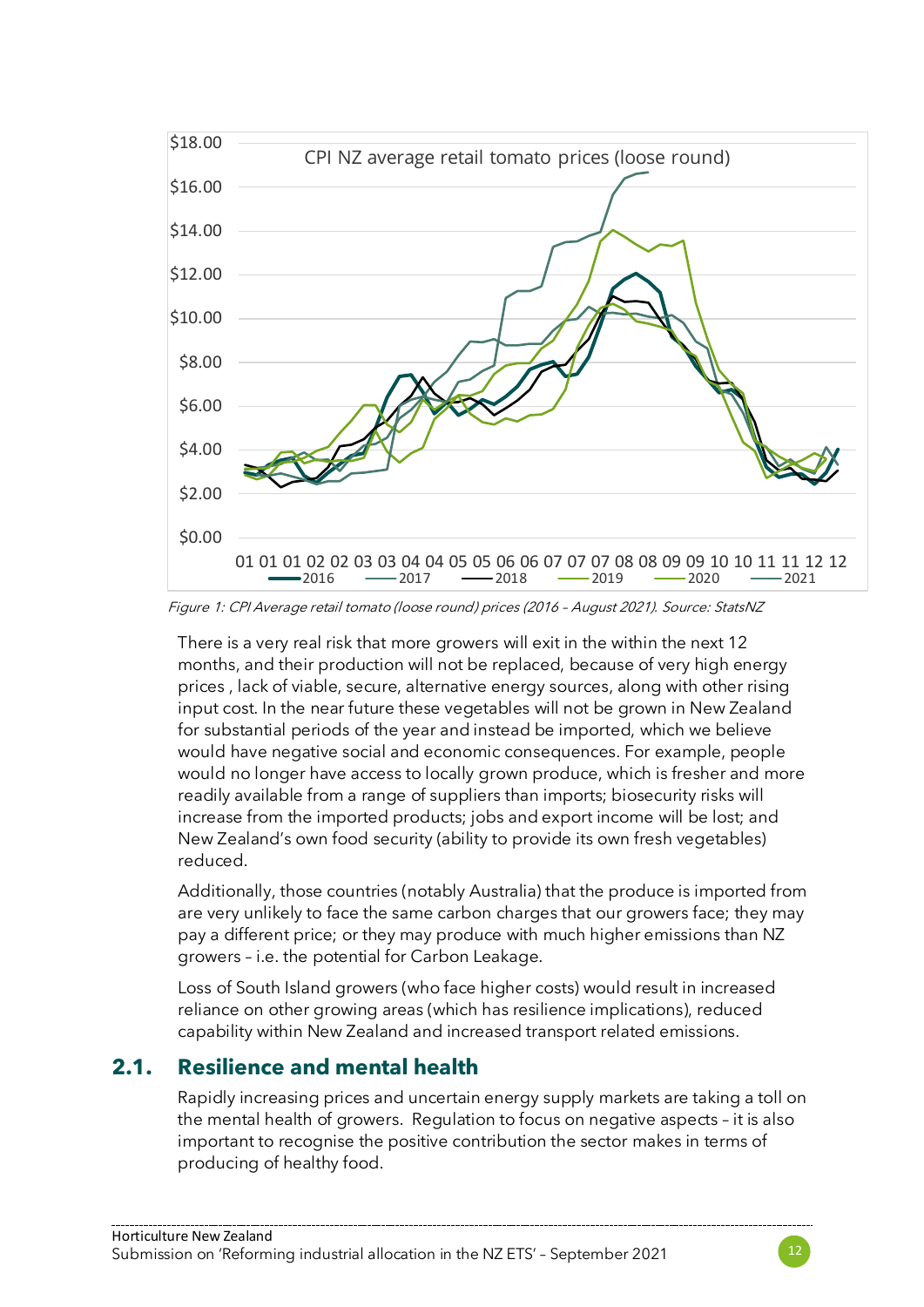## **3. Role greenhouse growing systems have to play in a low emissions future**

In our view, greenhouse growing is a growing system which we want to retain (and expand) in New Zealand – notwithstanding the need to move away from use of fossil fuels – this is because:

- **Efficient growing system** requires considerably less water per unit of output, and produces more consistent, high-quality products. For example, tomatoes grown in a new high-tech greenhouse can produce 100 kg per m<sup>2</sup> per year, equal to 1,000 tons per hectare per year. This is 10 to 20 times more than the production of any field-grown crop.<sup>[9](#page-12-0)</sup> In addition, the greenhouse crop will use at least four times less water than the outdoor crop.[10](#page-12-1) The closed systems also allow for controlled and recycled inputs such as water and nutrients, with minimal (and controlled) discharges.
- **Resilience in domestic food supply** Greenhouse growing provides resilience within the domestic food system and is important for risk management at a national level. The greenhouse industry plays an important role in evening out market supply issues in shoulder and off seasons. This is particularly important when there are adverse weather events that impact on the few areas in the country where there is winter production of certain vegetables.
- **Resilient system in a more volatile climate (climate adaptation)** Global trends suggest that covered cropping will have an increasingly important role to play in feeding people. An increase in covered cropping will be essential to adapt the food production system to the changing, more volatile world climate while still producing enough food in a way that also uses less water and nutrients and mitigates the risks associated with unpredictable climatic events. A 2019 Intergovernmental Panel on Climate Change report into land use stated "The stability of food supply is projected to decrease as the magnitude and frequency of extreme weather events that disrupt food chains increases".<sup>11</sup> Covered cropping can reliably deliver high yields of quality produce using less land and water.

Research has illustrated the connection between eating patterns, climate change and health outcomes finding that eating more plant-based foods and minimising food waste were one of the most important ways individuals could reduce their personal climate footprint, while also having health gains and health system savings<sup>[12](#page-12-3)</sup>. This research reported annual diet-related emissions reductions of between 4 percent (following New Zealand Dietary Guidelines) to 42 per cent (wastefree vegan diet), the latter being equivalent to one-fifth of the current



<span id="page-12-0"></span><sup>9</sup> Elly Nederhoff, Crophouse Ltd. March 2021

<sup>10</sup> The Futuristic Farms That Will Feed the World. August 2019

<span id="page-12-2"></span><span id="page-12-1"></span><sup>11</sup> [IPCC, 2019: Summary for Policymakers. In: Climate Change and Land: an IPCC special report on climate](https://www.ipcc.ch/srccl/chapter/summary-for-policymakers/)  [change, desertification, land degradation, sustainable land management, food security, and greenhouse gas](https://www.ipcc.ch/srccl/chapter/summary-for-policymakers/)  [fluxes in terrestrial ecosystems](https://www.ipcc.ch/srccl/chapter/summary-for-policymakers/)

<span id="page-12-3"></span><sup>&</sup>lt;sup>12</sup> Drew, J et al. (2020) 'Healthy and Climate-Friendly Eating Patterns in the New Zealand Context'. Environmental Health Perspective[s https://ehp.niehs.nih.gov/doi/full/10.1289/EHP5996](https://ehp.niehs.nih.gov/doi/full/10.1289/EHP5996)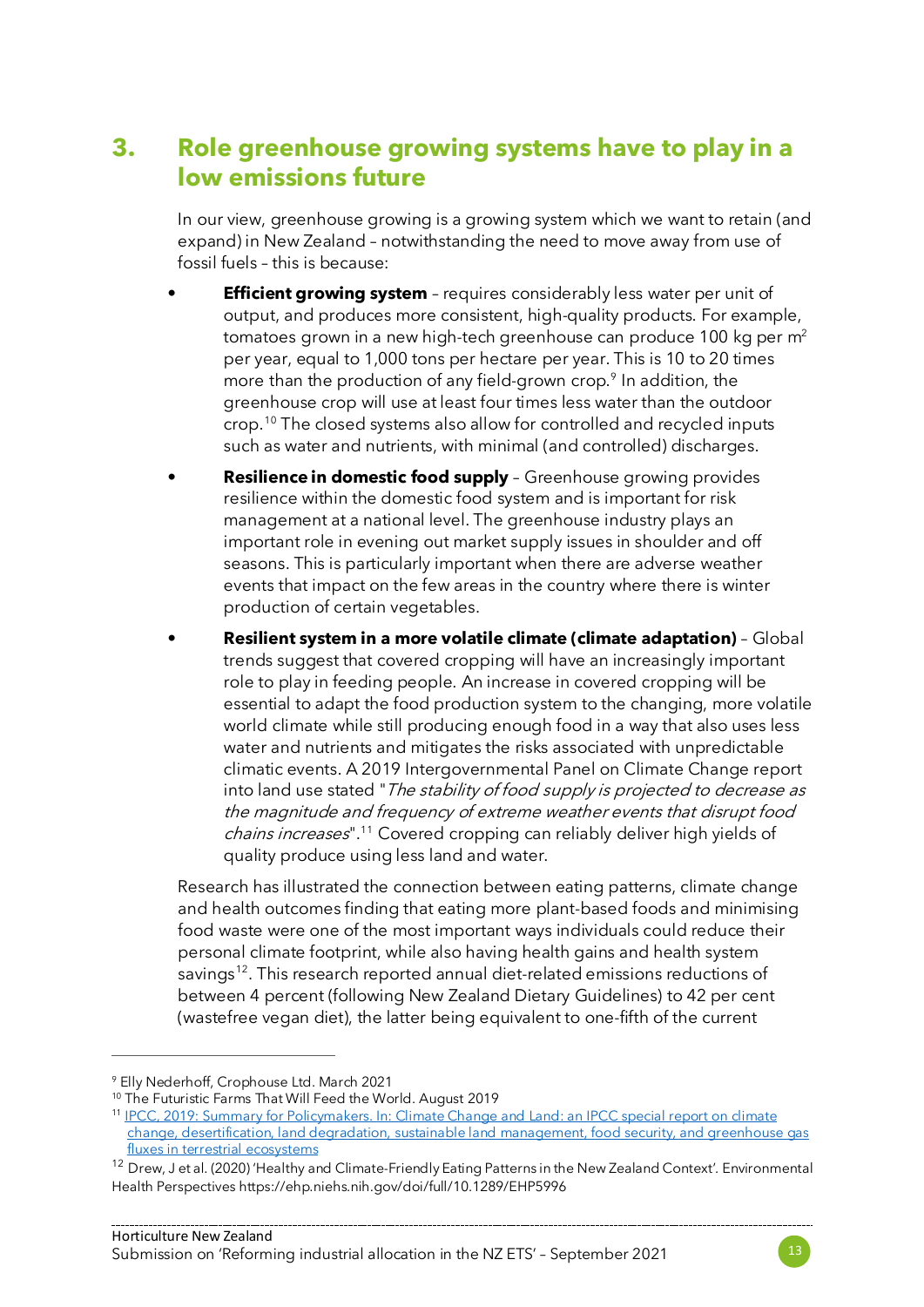emissions reduction needed to meet New Zealand's commitment under the Paris Climate Agreement.

In this context it would be counterproductive to restrict production of plant foods. This research echoes the findings of the Eat-Lancet Commission, that food is the single strongest lever to optimize human health and environmental sustainability and without action, the world risks failing to meet the United Nations Sustainable Development Goals and the Paris Agreement<sup>13</sup>.

A policy environment that enables the transition of the greenhouse sector to low emissions fuels, without businesses becoming uneconomic and closing is required.

## **4. Transition to a low emissions economy**

HortNZ considers that the transition towards New Zealand's 2050 climate target needs to provide for a realistic and fair transition for food production, taking into consideration environmental, social and economic impacts, including global emissions and food security.

We are of the view that the covered crop industry does need to transition to renewable energy sources and that, over time, this will be possible. However, sufficient time for the technology and alternatives becoming available and economically viable to support this outcome will be required. There also needs to be consideration of the 'life' of current assets – there is a risk of stranded assets if the transition is to fast.

#### **4.1. Challenges/barriers to transition**

There are challenges for transition to low emission fuels for heating in the greenhouse sector. The key barriers to change include economic reasons (transition is very capital intensive, and operating costs are high) and energy security limitations (for biomass and electricity in particular).

"At one site we explored changing from waste oil to a renewable resource. Electricity was significantly higher capex and opex, so was not feasible. Biomass had very slightly lower opex compared to waste oil, but still required \$4.2m in capex to transition. Even with significant co-funding to change, this was still economically unfeasible to be competitive and change in today's tomato market."

Example of the experience of a greenhouse grower.

Tomatoes New Zealand and Vegetables New Zealand are in the early stages of a decarbonisation plan in partnership with EECA – this will provide better information on the pathway forward than what is known currently.

The horticulture sector needs investment in technology that will enable growers to transition the heating of these growing systems to economically viable, low emissions, alternative heating systems. Equitable support for indoor growers, both large and small, to access energy saving technology and assistance with capital for



<span id="page-13-0"></span><sup>&</sup>lt;sup>13</sup> Eat-Lancet. (2019). Food in the Anthropocene: the EAT-Lancet Commission on healthy diets from sustainable food systems. The Lancet.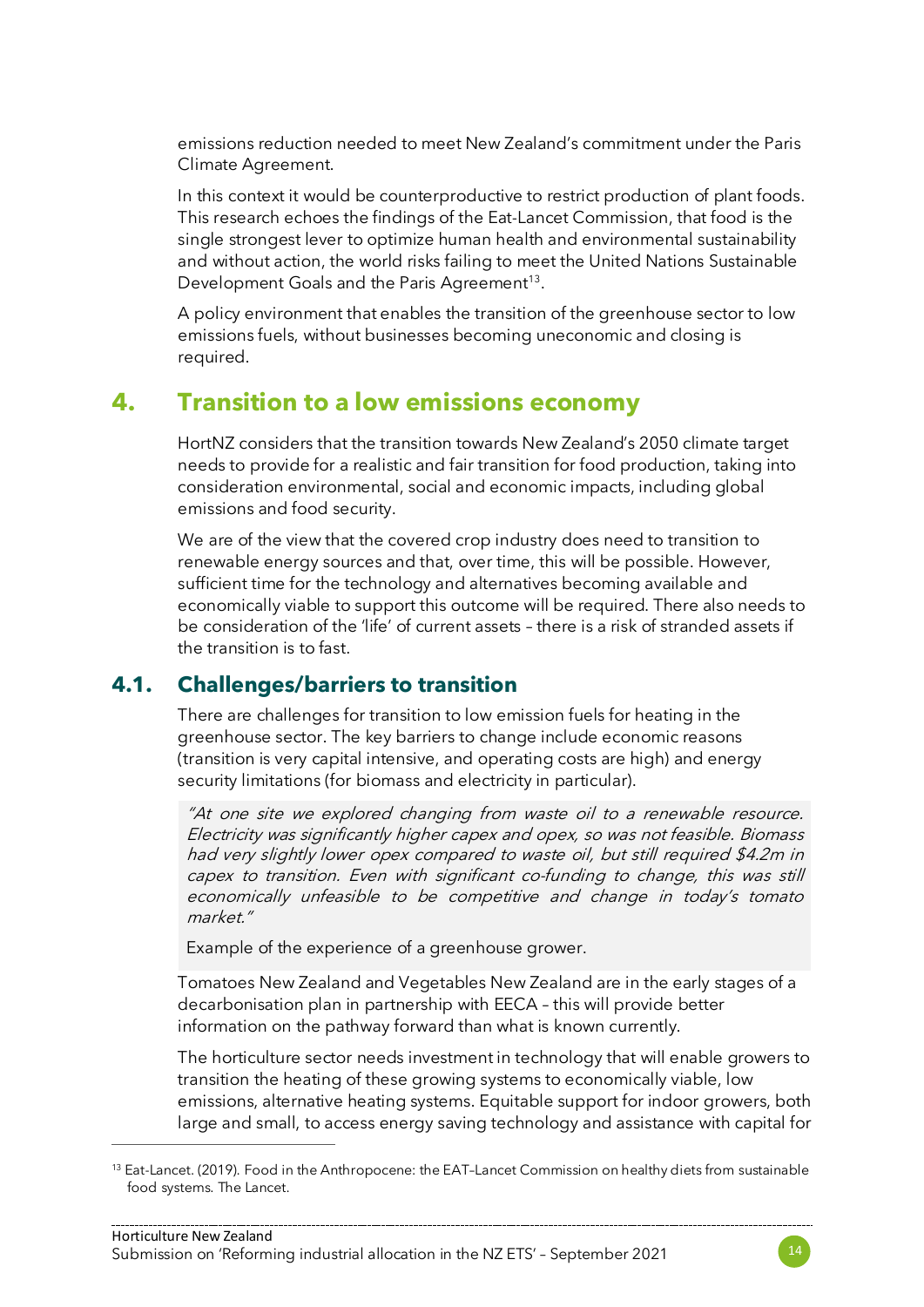energy conversions, energy saving measures and alternative fuel supply initiatives from Government is vital. Growers have been paying the carbon tax on fuels (some without industrial allocation), but have not had sufficient support/viable options to enable fuel switching.

Transition isn't easy and takes time, for example:

- The Netherlands, world leaders in this area, are seeking to achieve a climate-neutral greenhouse horticulture sector by 2040.[14](#page-14-0) This is supported by transition projects such as the capture of carbon dioxide and residual heat from other industrial sources for reuse as an input in greenhouse horticulture in spatial clusters; and a 'Greenhouse as a Source of Energy' programme.
- The Dutch greenhouse industry is ten years into energy transition and while geothermal, biofuels, solar, sustainable electricity and sustainable heat are energy sources that are used, however 90% remains natural gas.<sup>[15](#page-14-1)</sup>

Some of the costs of reducing emissions that will be borne by the horticulture sector (via the ETS or otherwise) will either be passed on to consumers, or result in significantly reduced domestic supply. For example, most of the vegetables grown in New Zealand are for domestic consumption, and increasing costs of vegetable production may threaten the ability of growers to continue to provide fresh affordable vegetables for New Zealanders. In addition, New Zealand is too remote to import most fresh vegetables, except by air-freight, which can only provide for a fraction of demand and has a high carbon footprint.

#### **4.2. Limitations of existing support structures**

We acknowledge there is some support available for growers to invest in new technology – however this does not provide enough support across the industry, and in particular for small to medium growers.

The Government Investment in Decarbonising Industry (GIDI) fund, providing contestable co-investment to support industrial process heat decarbonisation is an example of this. This fund is limited to projects that have a total capital cost of greater than \$500k, with co-investment to a maximum of 50% (and not exceeding \$5 million). The funding rounds are considered too short for most growers to tap into and the majority of the industry are smaller growers that do not fit the GIDI fund requirements. As such, inequitable policy outcomes impact on market competitiveness.



<span id="page-14-0"></span><sup>14</sup> National Climate Agreement 2019 – Accessed:

<https://www.government.nl/documents/reports/2019/06/28/climate-agreement>

<span id="page-14-1"></span><sup>&</sup>lt;sup>15</sup> Presentation by Elly Nederhoff, Crophouse Ltd. March 2021.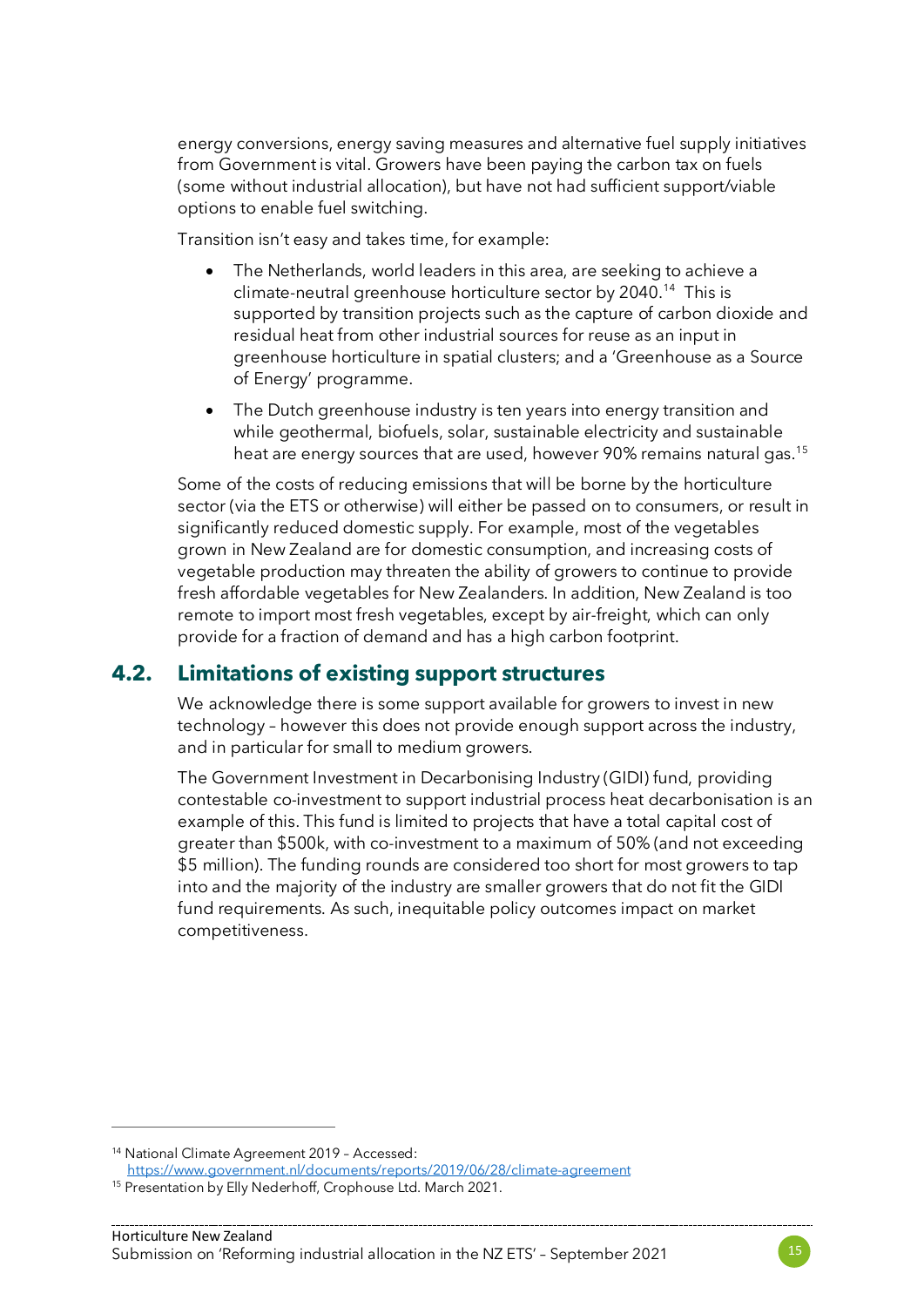## **Industrial allocation in the ETS**

## **5. Current state industrial allocation for horticultural EITE activities**

As noted above – growers of fresh tomatoes, fresh cucumbers and fresh capsicums are eligible for industrial allocation (60%, and declining due to recent amendments introducing phase out) as moderately emissions intensive activities.

In 2019, industrial allocations were claimed by:

- 20 growers of fresh tomatoes, collectively 49,837 NZUs
- 9 growers of fresh cucumbers, collectively 27,940 NZUs
- 10 growers of fresh capsicums, collectively 29,466 NZUs

Collectively, this accounted for 1.3% of NZUs allocated (via industrial allocation) in 2019 (0.6%, 0.34% and 0.36% respectively).[16](#page-15-0)

Figures 1 and 2 show the trends between 2010 and 2019 for these crops.



Figure 2: Industrial allocation data - NZUs allocated<sup>[17](#page-15-1)</sup>



<span id="page-15-0"></span><sup>&</sup>lt;sup>16</sup> Based on data published by the EPA, a[t https://www.epa.govt.nz/industry-areas/emissions-trading](https://www.epa.govt.nz/industry-areas/emissions-trading-scheme/industrial-allocations/decisions/)[scheme/industrial-allocations/decisions/](https://www.epa.govt.nz/industry-areas/emissions-trading-scheme/industrial-allocations/decisions/)

<span id="page-15-1"></span> $17$  Ibid.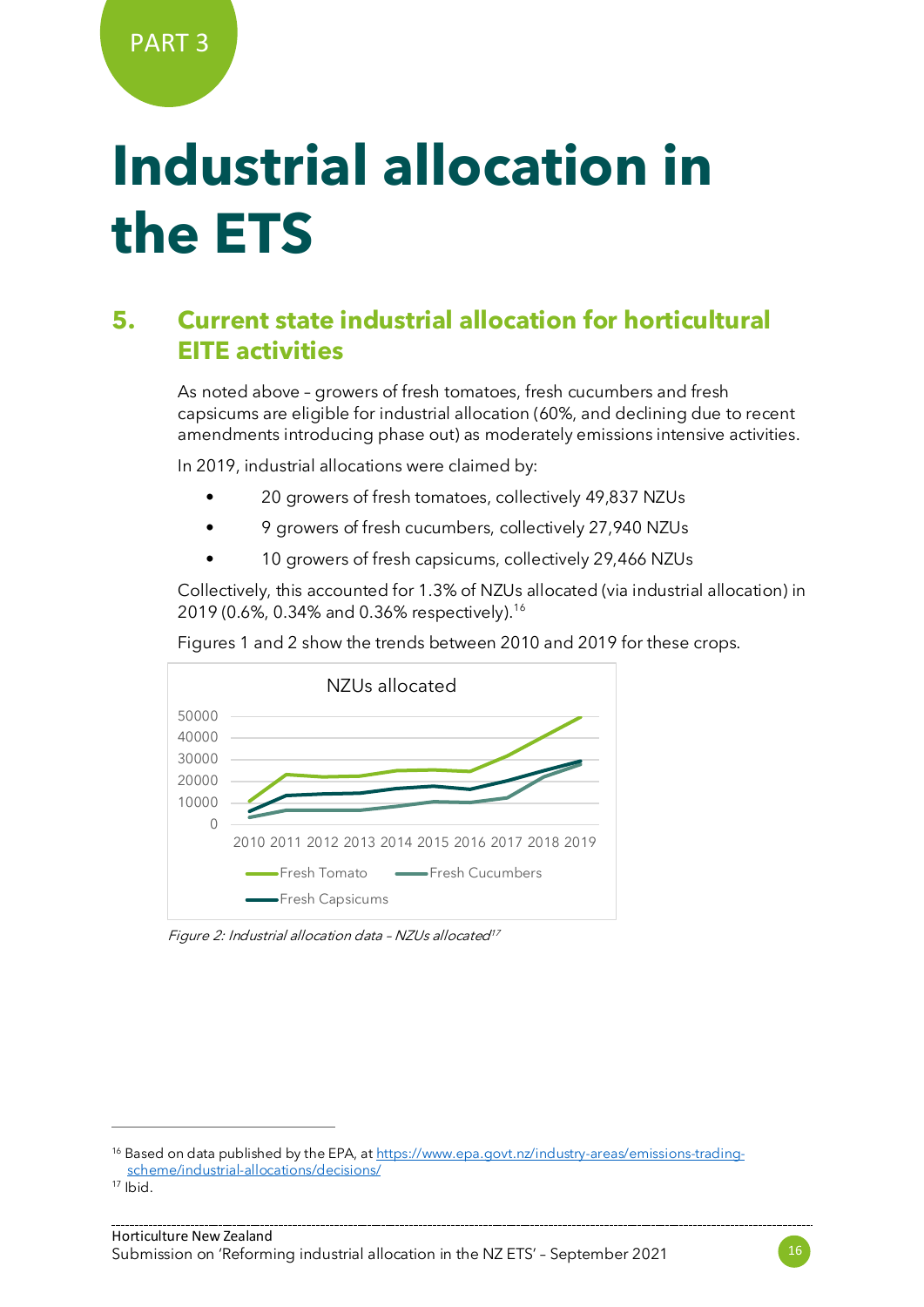

Figure 3: Industrial allocation data Number of growers claiming NZUs<sup>[18](#page-16-0)</sup>

As the number of NZUs allocated is based on production volume, the figures above suggest that production volumes of these crops have gone up, but the market has consolidated (there are fewer growers). This is consistent with industry data.

The data also indicates that growers can (and do) convert between crops i.e some are not claiming industrial allocation year-on-year for each respective crop.

Industrial allocation reduces the cost of the NZ ETS for these producers – to a greater or lesser degree depending on their fuel source, heating requirements (both of which are dependent on geographical location) and production levels.

Industrial Allocation currently paid under the scheme has reduced the impact of the ETS price for eligible growers, but it has not driven transition across the industry. Crops are grown in different parts of NZ to meet local market demand. Growers logically cannot shift to locations with lower emissions fuel sources e.g. from South Island coal to North Island gas or geothermal, as was suggested in the 'Potential for emissions leakage from selected industries in the ETS' report (i.e. that cucumber production might just shift within New Zealand, rather than to international producers), while still providing a local food supply. There is also significant investment tied up in existing infrastructure.

### **5.1. Recent data collection for cucumbers**

We note the following about the structure of industrial allocation:

- Industrial allocation in the ETS was established to incentivize carbon efficient production (including for example, if a grower converted to biomass but the cost of that fuel is higher, it supports that conversion).
- The 60% allocation (for moderate EITE) is across the industry, not each individual grower. It was always set up to 'reward' some growers more than others due to the point above.

We have concerns about the data collection that occurred for cucumbers – in terms of the assumptions made (particularly relating to import risk/trade exposure) and the representativeness of the industry. The figures suggested do



<span id="page-16-0"></span> $18$  Ihid.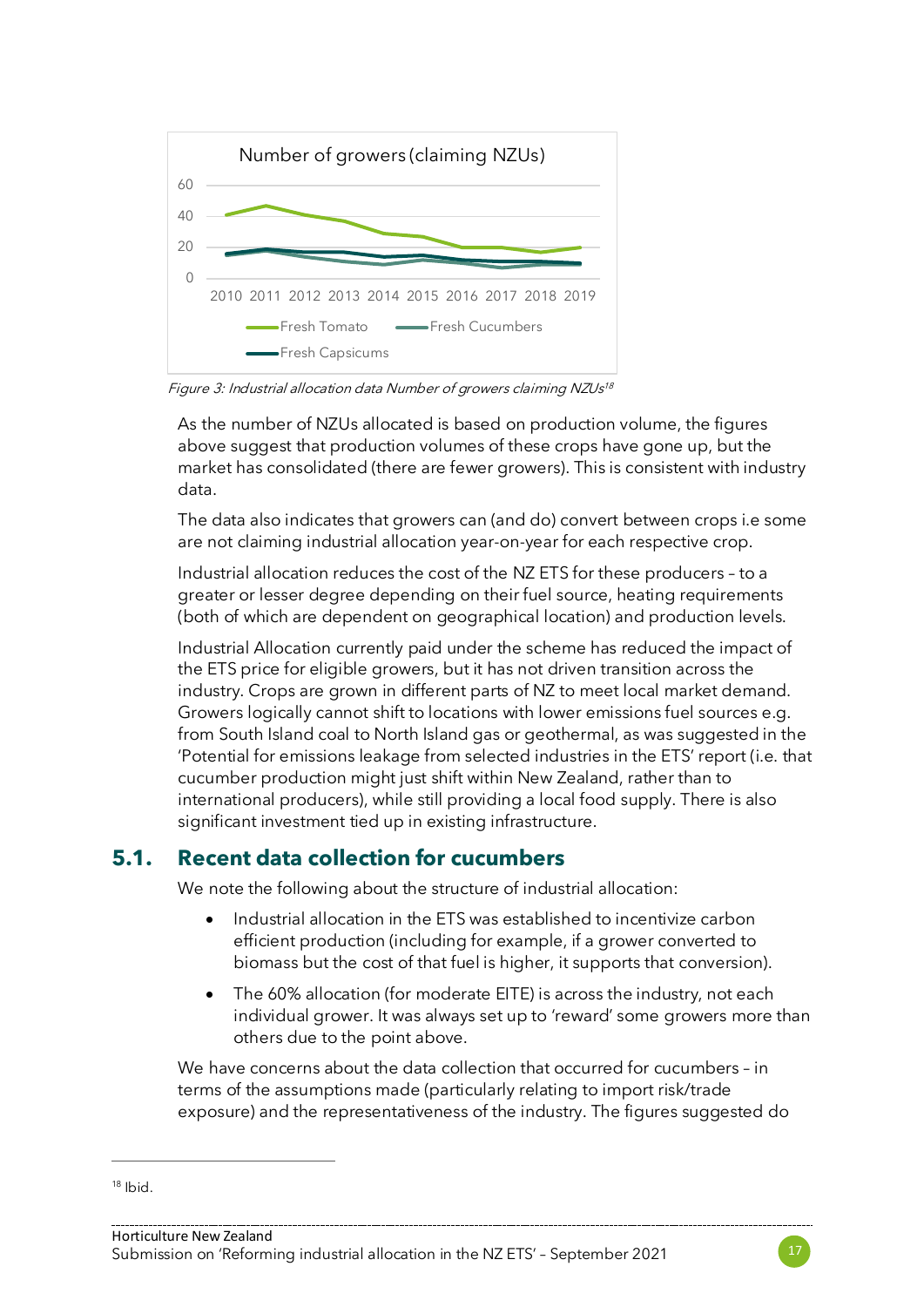not align with industry data on energy efficiency improvements (i.e circa. 40% between 2004 and 2007, as noted below).

We also note that the data collection questions/format did not align with how that data is typically collated/recorded by growers, requiring interpretation. This may have resulted in variable quality/accuracy of the data collected. The industry would like to assist with making this process more accessible to growers in the future.

## **6. Emission and energy intensity improvements in the sector**

In 2017, a TomatoesNZ and Vegetable NZ survey of covered vegetable crop growers (including tomatoes, capsicums and cucumbers) of their energy use demonstrates that since the previous survey undertaken in 2004, indicated that:<sup>[19](#page-17-0)</sup>

- Nationally, energy intensity had remained virtually unchanged with just a 5% increase since 2004, going from 1,360 MJ/m2 to 1,430 MJ/m2;
- During that same period, yields increased across standard tomatoes (large loose/truss) (28%), capsicums (8%) and cucumbers (41%);
- Energy use is influenced by management, regional location, the type of greenhouse, greenhouse age and the type of crop being grown. Average energy use in the North Island is 1,310 MJ/m<sup>2</sup> which is 26% less than in the South Island at 1,790 MJ/m2.

Calculating the carbon footprint of tomatoes and capsicums from the 2017 survey and comparing it to the 2004 survey, we found that:

- The NZ weighted average standard tomatoes footprint decreased by 21% from 2,610 gCO2eq/kg marketed fruit to 2,050 gCO2eq/kg marketed fruit. This reflects the same energy intensity but 28% higher yields.
- Similarly, the carbon footprint of capsicums decreased by 7%, reflecting an 8% increase in yield, from 3,908 gCO2eq/kg marketed fruit to 3,640 gCO2eq/kg marketed fruit.

Growers have become more efficient with their energy use and investing in opportunities to reduce their emissions and make energy intensity improvements.

Two case study examples are explained in **Appendix A**:

- 1. South Island Grower thermal screens, consolidation & better use of boilers, transition to biomass
- 2. NZ Gourmet use of wind and solar at Waiuku glasshouses.

We urge decision makers to, in the review of industrial allocation, recognise the progress that the sector has made and consider that the review of allocation settings should not have the effect of penalising efficiency gains.

<span id="page-17-0"></span><sup>19</sup> NZ Greenhouse Energy Use and Waste Survey 2017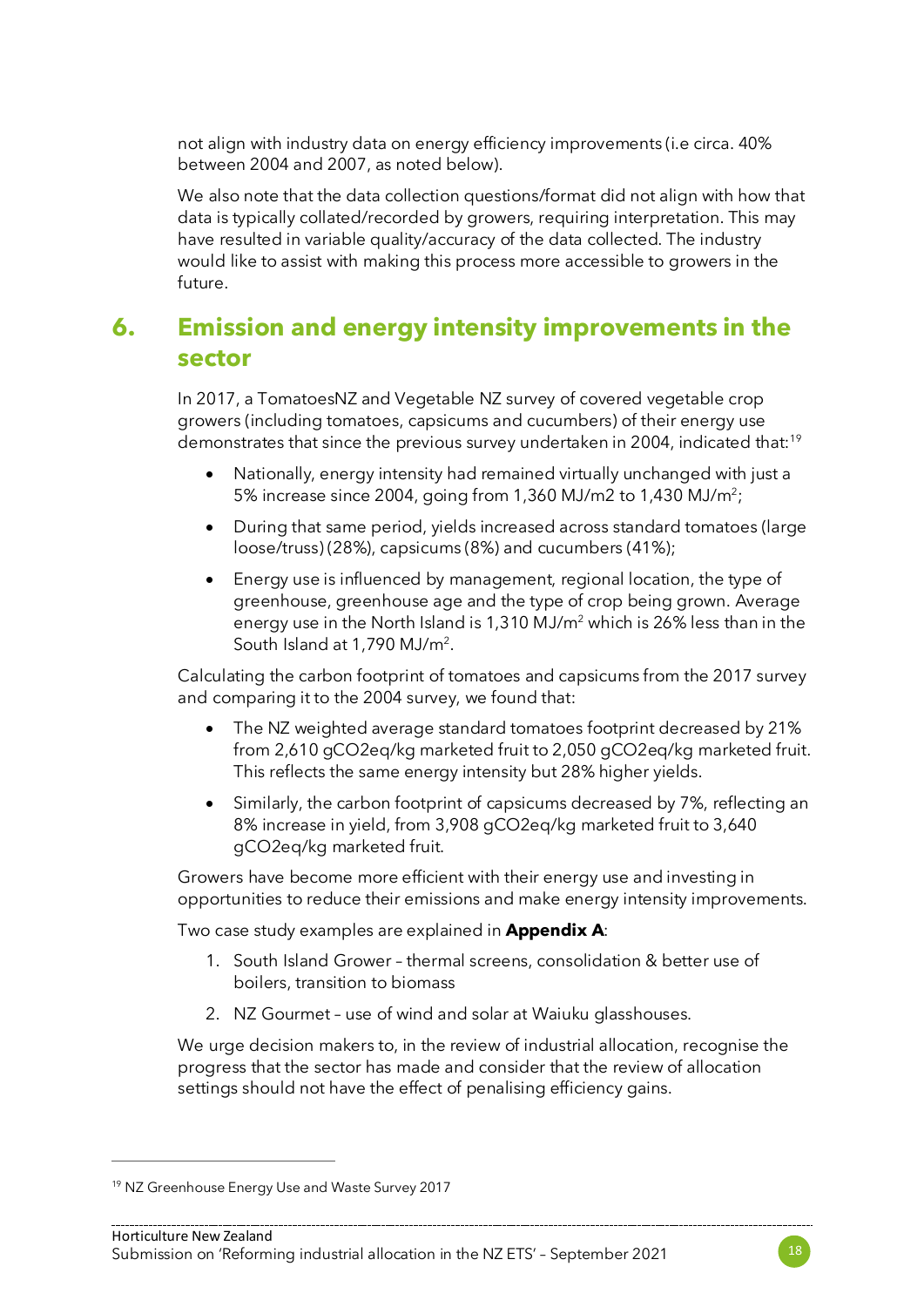These case studies emphasise that long term thinking is needed to develop suitable systems for covered crop growers.

## **7. Transition away from fossil fuels**

For the most part, the ETS has not supported or driven transition to low carbon fuels to-date. One of the key reasons for this is the limited options for transition that exist – the industry is actively working in this space to better understand the opportunities/pathway.

A consider relevant to the ETS is cost - some growers are in the situation where due to high input costs, they do not have the money to invest in capital projects.

The New Zealand greenhouse sector has aging infrastructure, much of which is due for replacement in the next 10 years. Reinvestment is an opportunity to build more efficient structures, however if production costs are too high, it might not be viable to make this investment (and growers may choose to exit instead).

## **8. Current design of industrial allocation is not well suited to the greenhouse horticulture sector**

Currently industrial allocation is set up to manage emissions leakage – recognising that NZ ETS costs might affect the international competitiveness of some businesses (i.e trade-exposed businesses are unable to pass on increased costs to consumers because they are competing with businesses in other countries).

The NZ ETS is intended to encourage the use of low emissions technologies and fuels by imposing costs. Industrial allocation reduces those costs for some industrial activities to avoid emissions leakage.<sup>[20](#page-18-0)</sup>

In theory, increasing ETS costs would act as a price signal that is either passed on to consumers resulting in a higher cost product (providing an incentive for consumers to purchase lower carbon products), and/or provide a price driver for producers to reduce carbon emissions.

#### **Growers are 'price takers'**

Growers are generally 'price-takers'. The ability to pass on higher production costs to consumers is limited. For example, research indicates that families in New Zealand living in more deprived areas substitute fruit and vegetables with cheaper energy-dense nutrient-poor products when there are increases in fruit and vegetable prices<sup>[21](#page-18-1)</sup>.

The recent draft report by the Commerce Commission on the retail grocery sector indicates that major grocery retailers are a key route to market for many suppliers (between them an estimated 80-90% of the retail grocery market) and that competition does not appear to be working well for suppliers to the major grocery



<span id="page-18-0"></span><sup>&</sup>lt;sup>20</sup> https://environment.govt.nz/what-government-is-doing/key-initiatives/ets/participating-in-the-nzets/overview-industrial-allocation/#introduction-to-industrial-allocation

<span id="page-18-1"></span><sup>21</sup> Rush, E., Savila, F., Jalili-Moghaddam, S., & Amoah, I. (2018). Vegetables: New Zealand Children Are Not Eating Enough. Front. Nutr. <https://www.frontiersin.org/articles/10.3389/fnut.2018.00134/full>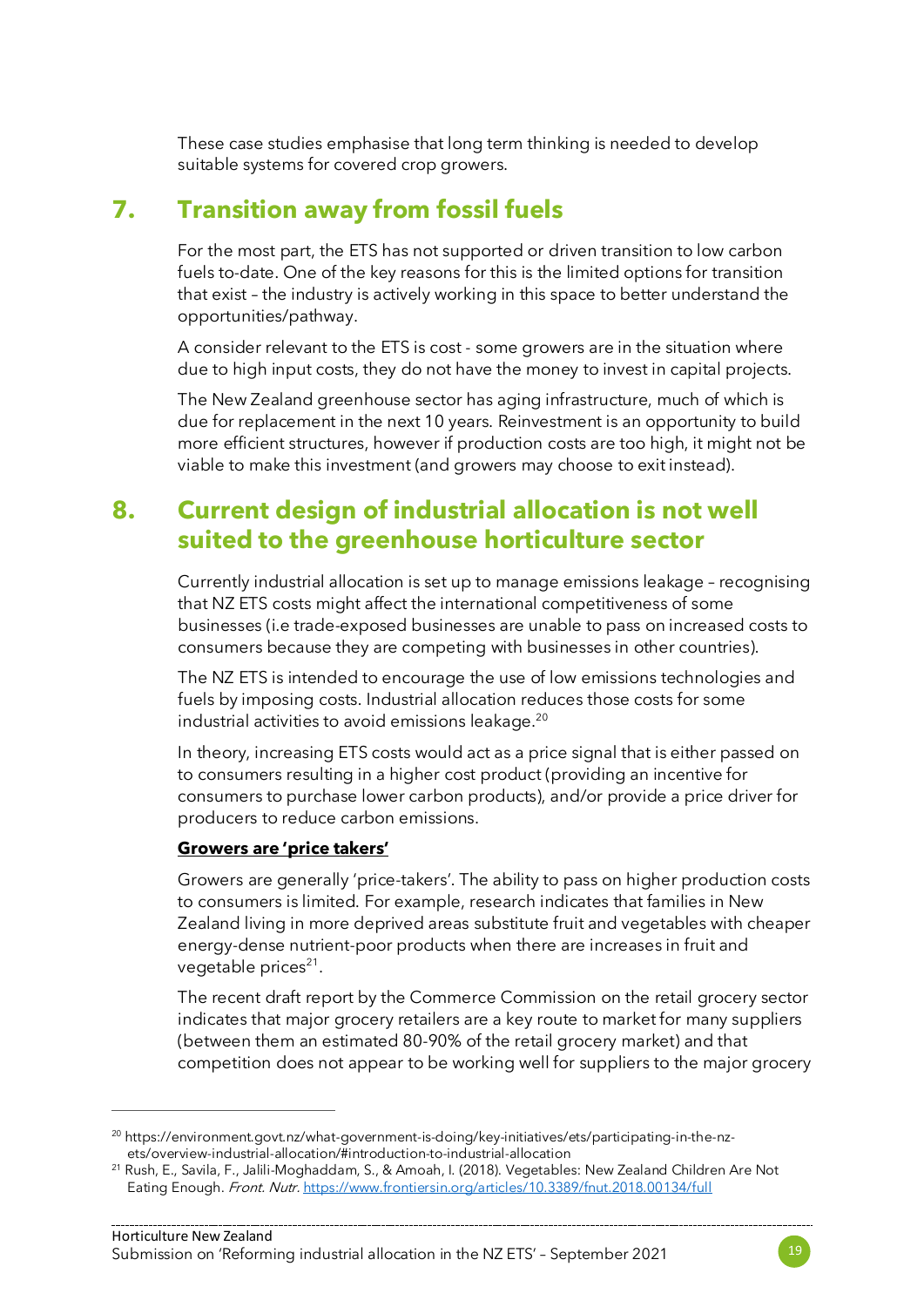retailers. The report highlights that most suppliers have limited ability to negotiate with the major grocery retailers.<sup>[22](#page-19-0)</sup>

An additional factor, is the perishability of fresh produce. The same Commerce Commission draft report noted that suppliers of some perishable products appear to be particularly vulnerable when dealing with grocery retailers, and included the following quote from the submission of T&G Fresh:

"When fresh produce is grown, it must be sold quickly because of its perishability. Unlike other industries, in fresh produce you can't pause production because demand is low or pricing isn't so good. You are at the mercy of mother nature, the market, and prices change daily due to supply and consumer demand."

While prices of fruit and vegetables may increase, this does not mean the growers returns are increasing. A 2019 report by NZIER on the farm share of retail prices, stated:

"For food, particularly perishable food, rising prices do not necessarily reflect farmers receiving increasing returns. As an example, higher prices can reflect increasing input costs such as transport costs being passed on to  $consumes \frac{1}{23}$  $consumes \frac{1}{23}$  $consumes \frac{1}{23}$ 

The same report also noted the volatility of fruit and vegetables prices, with a lot of supply and price variation due to weather conditions.

#### **Growers need to produce all-year around for economic viability**

Greenhouse growers need to produce fruit/vegetables all year to get a return on their infrastructure investment, continuity of their supply relationships and skilled staffing and retainment costs. Growers make their profit in spring and autumn when they can grow reasonable quantities of produce and demand (and pricing) holds up well. During summer there is an over production which drives down prices due to oversupply in the market, and in the winter the high costs and lower volume of fruit result in no money being made by growers.

**Appendix B** includes graphs of the import (quantity), export (quantity) and price index by month for 2018 for tomatoes, capsicum, cucumber and lettuce.

This indicates that for all four of these crops:

- Prices (monthly weighted average prices, per kg) peak over the winter months (approx. May – August) and are lowest over the summer months;
- The greatest volume of imports coincides with this winter price peak;
- Exports from New Zealand occur during the summer months (when the price is lower) rather than during the winter price peak period; this was most prominent in tomatoes and capsicums (as there is little export of lettuce and cucumber).

#### **Domestic consumption is sensitive to price**

<span id="page-19-0"></span><sup>&</sup>lt;sup>22</sup> Market study into the retail grocery sector - Draft Report (29 July 2021). Commerce Commission.

<span id="page-19-1"></span><sup>&</sup>lt;sup>23</sup> NZIER (2019). Farm Share of Retail Prices.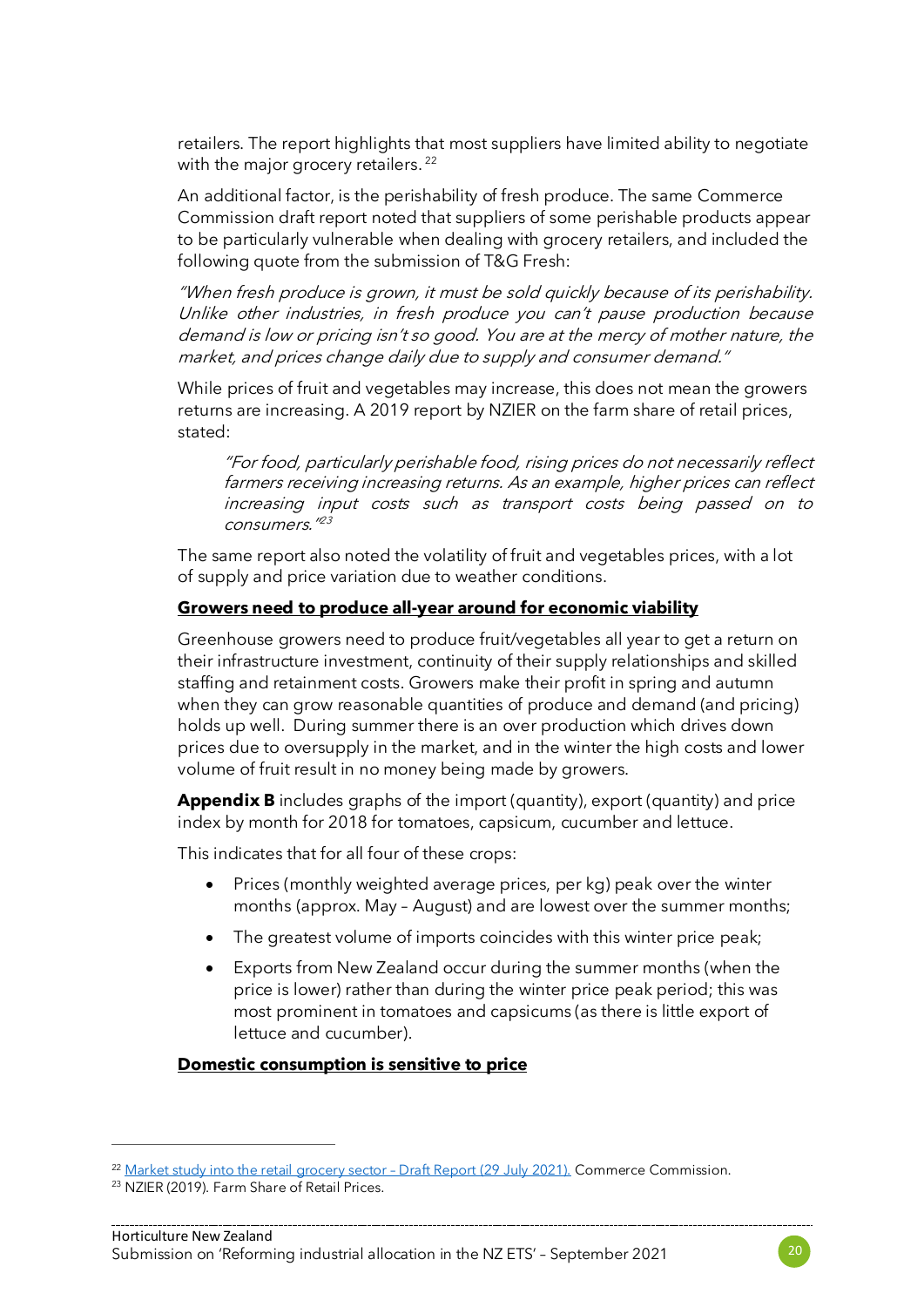There is a direct linkage between the price of fruit and vegetables and the volume sold – when prices are low (in summer) consumption is at its peak, and conversely when the price peaks in winter, consumption reduces.

"Figures from the HES [Household Economic Survey] suggest households buy fewer tomatoes when they are out of season and available at higher prices, and more tomatoes when they are in season and available at lower prices. The result of this is that New Zealanders' spending on fresh tomatoes actually tends to remain at similar levels throughout the year, whatever the season" - StatsNZ article.<sup>[24](#page-20-0)</sup>

#### **Imports are also sensitive to market changes**

For example, for fresh tomatoes, at present imports are low (refer Figure 3), because the New Zealand market is fully supplied locally, however that could rapidly change.



Figure 4: Import data (quantity, kgs) for Tomatoes (2001 – 2020)

Records of tomato statistics indicates how New Zealand production volumes influence import volumes.

- Pre-2011, few New Zealand tomato growers produced in winter. In 2011, Australian fresh tomato imports were paused when the Australian authorities banned the use of dimethoate (used as biosecurity measure for Fruit Fly).
- During this period NZ growers adjusted their production practices to supply more tomatoes in winter. They were able to do this because they were receiving a better price for their product in winter (where previously, the Australian imports kept the price down so it was less economic for growers to compete).
- Imports were reinstated in 2013 with the introduction of irradiation as the Fruit Fly quarantine treatment. However import volumes have never recovered. New Zealand growers are now producing a more stable year-

<span id="page-20-0"></span><sup>&</sup>lt;sup>24</sup> 'Red, ripe and really versatile: tracking tomato prices in the CPI'. Statistics New Zealand, 11 January 2012.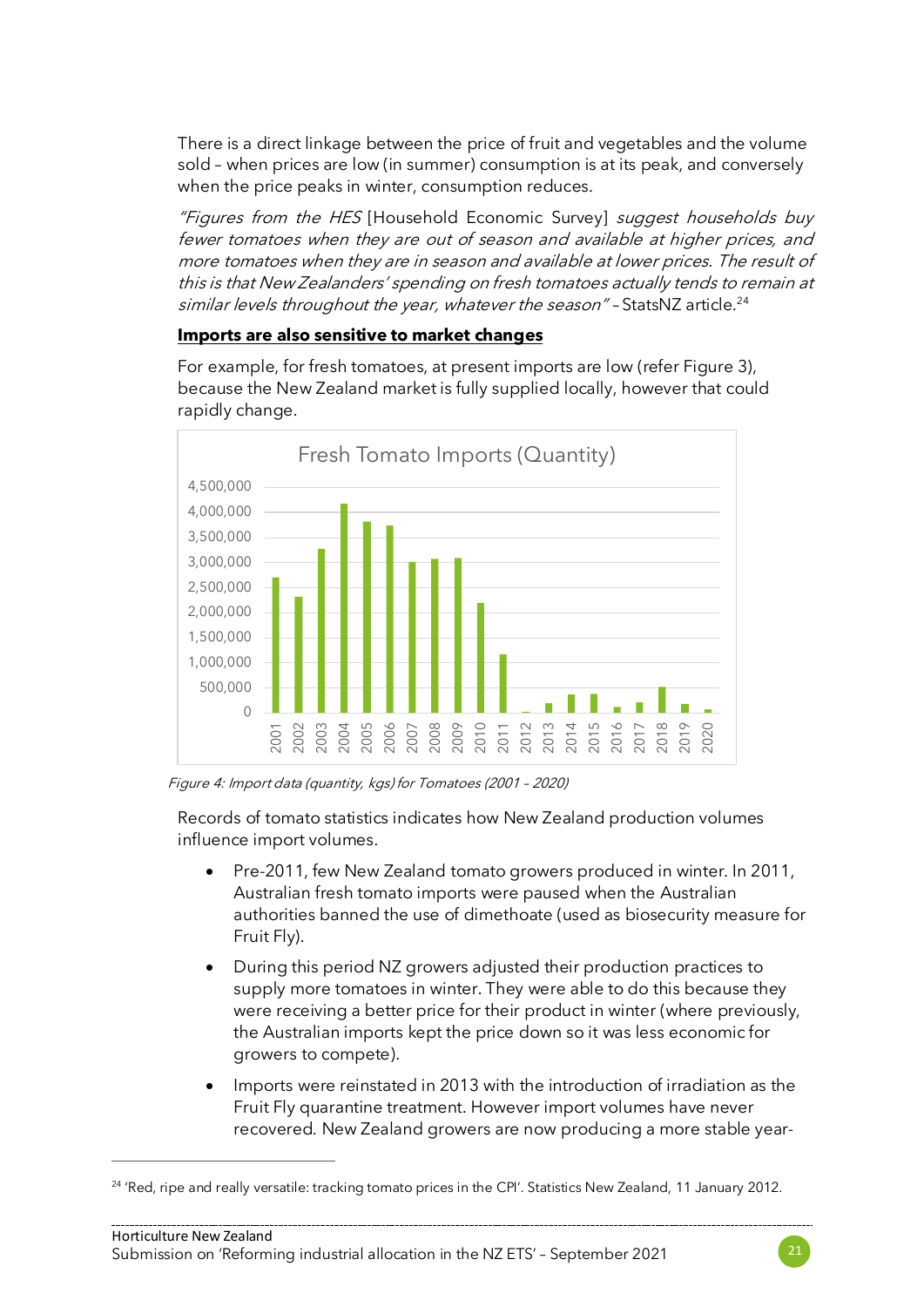round supply Between 2011 and 2019 (until Covid disruptions) prices had become stable year-round, which is good for both growers and consumers.

If ETS pricing leads to a decrease in New Zealand production volumes and/or price increases, this would leave the sector vulnerable to carbon leakage from imports. As price increases and/or supply decreases, it eventually reaches a tipping point where local demand for the product is not being met and Australian imports<sup>[25](#page-21-0)</sup> become a more attractive and economic proposition for New Zealand food service and food retailers. This is particularly so when domestic Australian prices are not subject to the same carbon price increases, because as Australian produce prices remain more static relative to NZ produce prices, Australian growers can get more for their produce if they export it to NZ than if they sell it domestically in Australia. Therefore, rising NZ produce prices will support movement of the production of these vegetables offshore to Australia, where the growers pay no carbon costs.

#### **Outdoor growing land has been lost.**

With the exception of process tomatoes in the Hawkes Bay, the outdoor fresh tomato growing industry is largely gone from NZ, and there is no guarantee it would return.

For example, Otaki was renowned for growing tomatoes (two million tomato plants were grown), and the area supplied over 90% of the North Island's requirements. At its peak, the Otaki District Commercial Growers Society has over 150 registered growers. The average size of the garden ranged from half an acre to 5 acres – this is why the land is fragmented, because it used to be possible to work off small sites. When the tomato industry went indoor, the outdoor tomato industry in Otaki became uneconomic. The small land parcels and urbanisation of Otaki meant that the smaller (0.5 to 5ha) blocks were no longer large enough for a viable horticulture business, and have been lost to urban and lifestyle development. In Otaki, there is now less than 10 growers still in operation, and of those, only two or three are supplying the central marketing system.<sup>[26](#page-21-1)</sup>

#### **Increased price of production could impact ability to supply domestic market**

As has been touched on previously, growers mostly produce a domestic market – if production are to be profitable, thus will impact on vegetable supply.

Higher prices of produce result in less consumption of vegetables. If NZ producers are driven out of business by the carbon price NZ consumers would be likely to pay the imported price year around resulting in reduced consumption. The consumption data in **Appendix B**, clearly illustrates the link between consumption and price. A recent study undertaken By Otago University<sup>[27](#page-21-2)</sup> has modelled the impact of increased on vegetable prices on health, and found increased prices results in reduced vegetable consumption, substitution with less healthy food, and measurable negative health impacts



<span id="page-21-0"></span><sup>&</sup>lt;sup>25</sup> Fresh Tomatoes can presently only be imported from Australia.

<span id="page-21-1"></span><sup>26</sup> Yung, Andrew. 2020 Evidence for Plan Change 2 Horizons.

<span id="page-21-2"></span><sup>&</sup>lt;sup>27</sup> Cleghorn, C. 2020: The health and health system cost impacts of increasing vegetables prices over time, University of Otago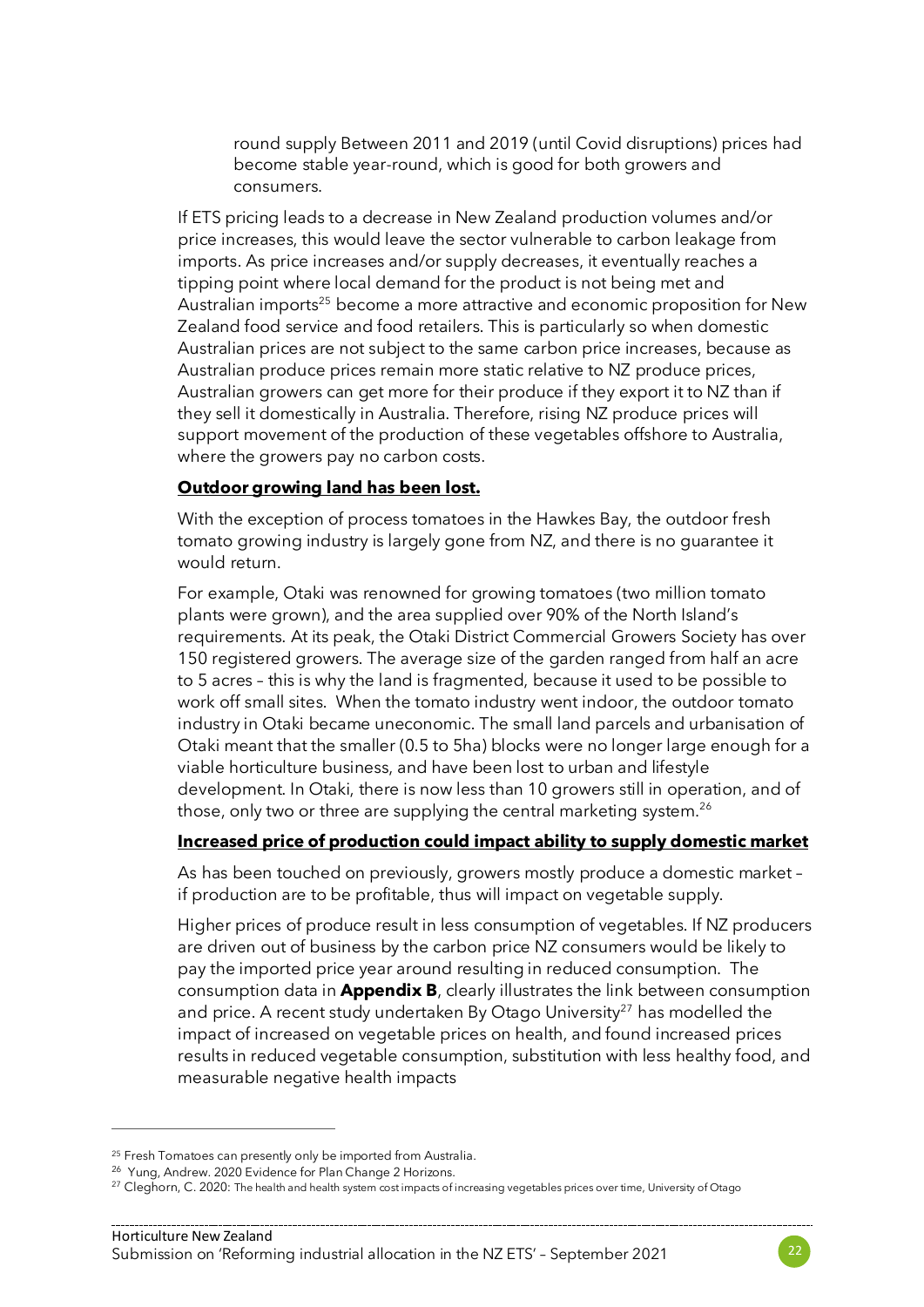# **Consultation Questions**

## **Criteria for assessing proposal**

#### **Response to specific consultation questions**

Q. 1 Do you agree with the five criteria to assess the proposals in this consultation document? Why, or why not?

Support the criteria proposed – but consider additional criteria relating to food security and impact on ability to transition (which are discussed in more detail later in the submission) should also be included.

## **Proposed changes to allocation calcultations**

#### **General comments**

We agree that there could be advantages in updating allocative baselines (to be more current).

There are also advantages to including a timeframe for future updates – as this will build additionally certainty (in respect of when baselines will be amended, although at the expense of certainty of the same allocative baseline for an indefinite period until future review) and keep the system current.

Updating baselines every year going forward would introduce a level of uncertainty which would outweigh any benefit gained, we would favour a five- or ten-year frequency for updating baselines.

## **Proposed changes to eligibility**

#### **General comments**

In principle, HortNZ is not opposed to updating the eligibility base years, to be more current, and to introduce new emissions intensity thresholds for New Zealand industry if the benefits of such an approach outweigh the costs of developing these.

#### **Response to specific consultation questions**

Q. 9 Should more thresholds be added into the eligibility criteria? Why, or why not? How many would be appropriate?

We discuss in further detail below, that we consider food security and support to transition, are both criteria which we consider would be useful to add in.

It is also relevant to consider that few or no other countries charge carbon costs on fruit and vegetable production.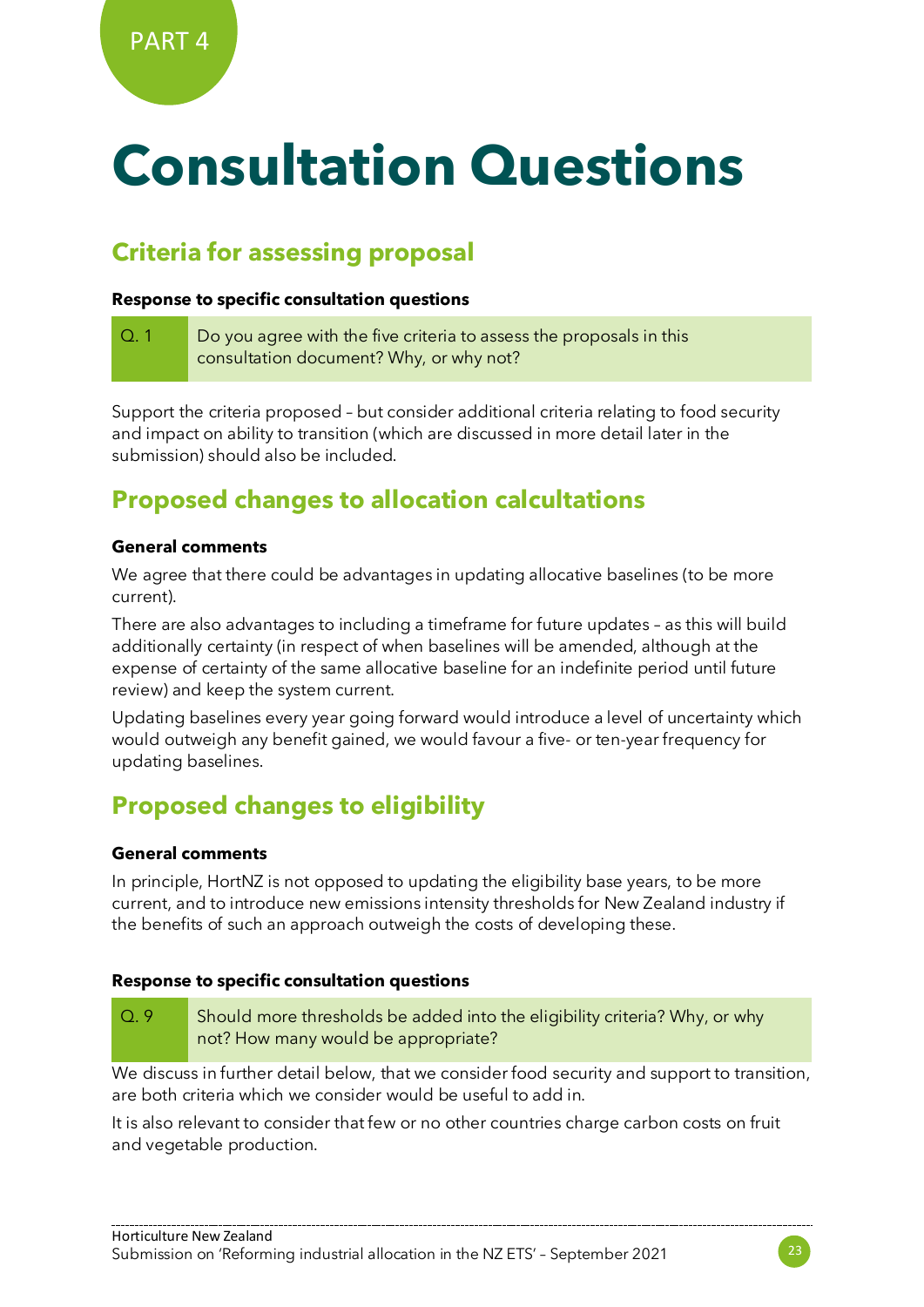By providing IA by other crops that are below the current threshold, this would provide those users an opportunity to invest in transition, and provide a more equitable approach across the sector (compared to grants etc.).

#### Q. 10 Would a sliding scale threshold system better target eligibility and assistance? Why, or why not?

We support consideration of a 'sliding scale' approach – this would enable more targeted support (i.e more closely matched to need) and also negate the situation whereby a sector may be just below the threshold for moderate EITE – and therefore instead of being eligible for 60% industrial allocation receive 0%, where some allocation may be warranted and justified (even if a lesser amount e.g 30%).

| $\cup$ 0.11 | Should the New Zealand EAF be used when determining eligibility? Why, or |
|-------------|--------------------------------------------------------------------------|
|             | why not?                                                                 |

We have not done any impact on the analysis for growers - if this route is taken, this should be a consideration. Particularly in the future if conversion results in greater use of electricity (by greenhouse growers) to meet heating needs.

Q. 13 Should the trade exposure test be changed? Why, or why not?

#### Q. 14 What would be a more appropriate method to determine trade exposure?

We consider it would be useful to take into consideration not just 'current state' – but the risk of imports increasing, due to a rising price (attributable to increasing ETS costs) and/or if the NZ market was to shrink for that product whether this would result in import substitution. This is particularly relevant for fruit and vegetable production.

It should consider what carbon costs our direct international competitors face (i.e. few or no other countries charge carbon costs on food production), and other countries are also subsidising transition.

## **Other reforms to industrial allocation**

#### Q. 15 Do you agree with the proposal to simplify the process to update allocative baselines, to reflect changes to emissions factors, EAF or other changes to methodology? Why, or why not?

The impact of this is unclear, without the detail it is hard to understand the practical implications.

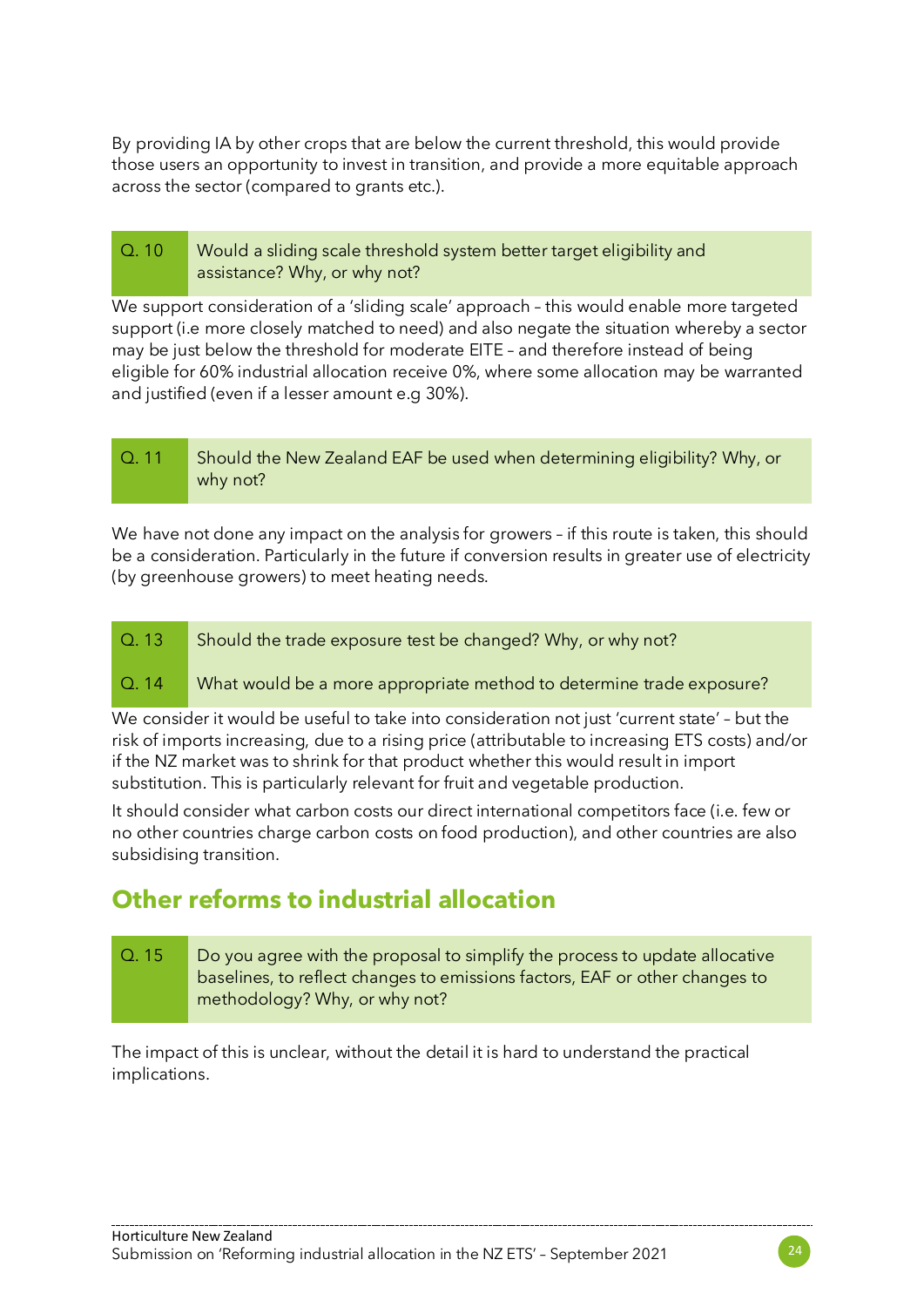#### **New activities**

Q. 17 Do you agree with the proposal to clarify the eligibility process for new activities? Why, or why not?

Yes, we support clarification of the process for new activities so that it is clearer. Use of the most recent activity data in the intensity test would seem a logical clarification (as opposed to being tied to historical baselines – whether or not this data exists).

The review could also consider a simplified system to access industrial allocations.

#### Q. 18 Should new activities be able to seek eligibility? Why, or why not?

Yes – we consider there should be the opportunity for new activities to seek eligibility for industrial allocation, within reason.

This is necessary to recognise:

- Situations may change activities which may have not been eligible, may become eligible due to changing circumstances.
- New activities could bring benefits that align to other policy objectives (such as food security, freshwater management and climate adaptation).
- Q. 19 Should there be any caveats on new activities seeking eligibility, such as proof of environmental benefits compared to existing activities?

Option 3 in the consultation document ('New activities can seek eligibility if they can prove environmental benefit') suggests that a new activity must demonstrate a positive environmental benefit compared to a competing activity – acknowledging that this could be complex and difficult (and costly) to determine.

This may be too narrow of a criteria in our view – depending on how widely the term environment was interpreted.

An additional consideration should also be alignment with other policy objectives and contribution to NZ's climate change goals and/or transition. We consider that there needs to be some flexibility, perhaps this could be achieved by having matters to consider with discretion left to the Minister, rather than prescriptive set criteria.

#### **Reporting**

| Q.20 | Should firms that receive IA be required to report their emissions, revenue and<br>production data annually? Why, or why not?            |
|------|------------------------------------------------------------------------------------------------------------------------------------------|
| Q.21 | Would voluntary reporting be more appropriate, and still provide some<br>oversight of leakage and over-allocation risk? Why, or why not? |

We consider that an annual requirement for data collection creates an unnecessary administrative data burden, and may also compromise commercially sensitive information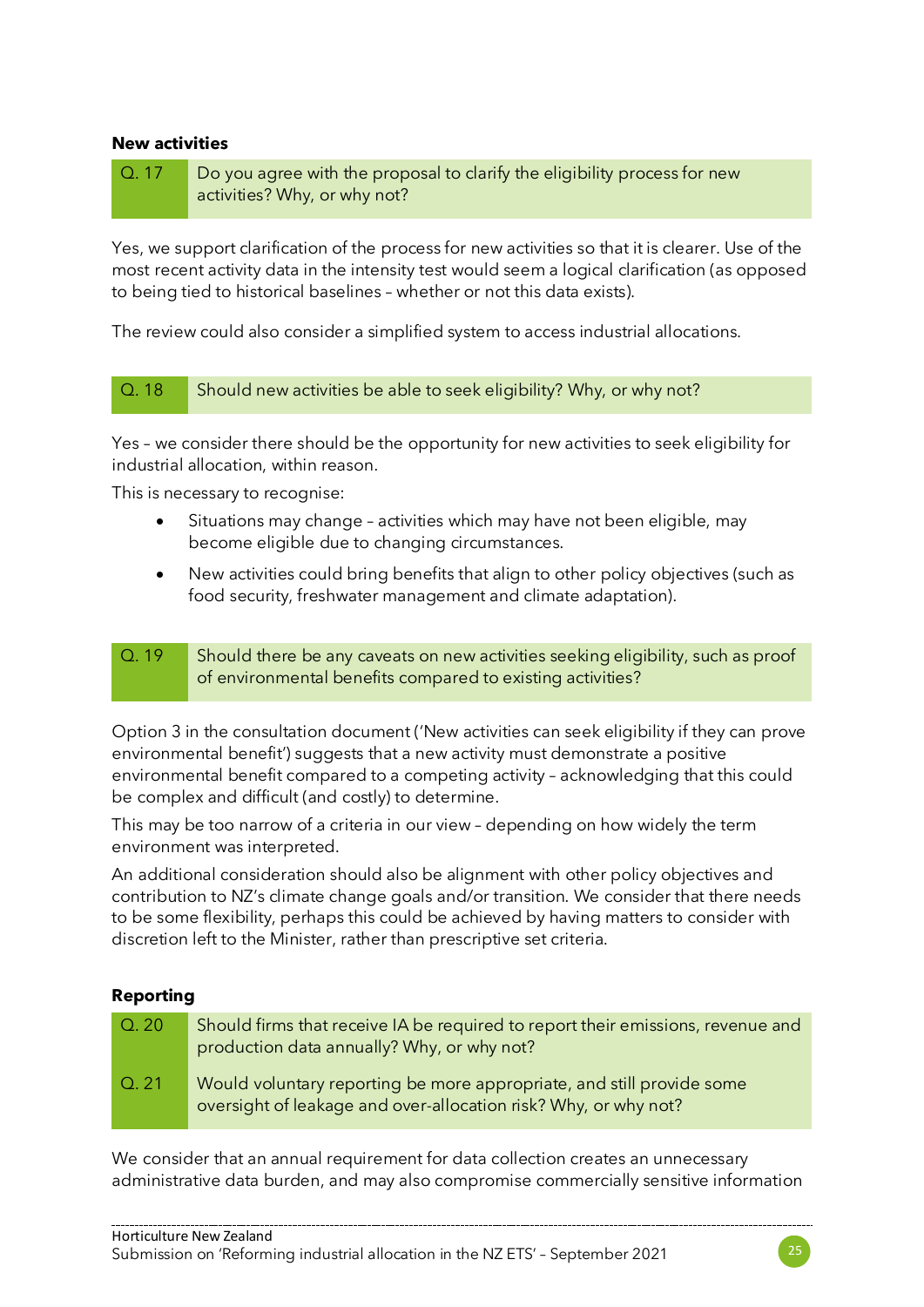(e.g. production data and revenue, which are highly confidential to individual companies) and go beyond what is required to monitor the risk of 'over-allocation' – particularly in light of the other changes proposed in this consultation which address these concerns.

This is particularly the case for our sector, where there is a number of growers (approx. 250), a number of which are small businesses.

The benefits of data collection need to carefully balanced against the administrative costs of gathering the data and how that data will be used/whether that level of data collection improved the system.

We recommend that any data collection be undertaken in consultation with industry bodies, to ensure accurate data for the sector.

#### **Transition period**

Q. 22 Should the five-year transition period for changes in eligibility status remain, or be changed? Why, or why not?

The Consultation Document signals that some of the proposals being consulted on (regarding updating allocation calculations and eligibility criteria) would likely result in some activity classes no longer being eligible for IA (or a lesser amount of IA). It is also suggested that it is unlikely that alternative approaches would be implemented in the first emissions budget (i.e until after 2026).

We consider this poses a risk to some businesses that could be managed through an adequate transition period. It is key that growers have certainty with suitable time steps.

Given the potential for quite significant change in eligibility criteria/baselines, five years is not sufficient and will leave the industry 'high and dry'.

We seek that the transition period be amended to a ten-year transition period, to enable businesses to plan, and be in a position (hopefully) to transition to lower carbon fuels, rather than being forced out of business.

## **Long-term direction of industrial allocation and future mechanisms**

HortNZ welcomes a discussion on the longer-term direction of IA policy and the potential for fundamental changes to assist in meeting climate targets.

We see a continued role for free allocation for domestic food supply and carbon leakage as part of enabling transition.

Q. 23 Should we look at an alternative mechanism to address emissions leakage? Why, or why not?

Yes – we think there would be value at looking into other options to address emissions leakage.

Growers are concerned about the risk of imported products, not subject to climate change policies as robust as New Zealand's, displacing NZ grown products in the domestic market.

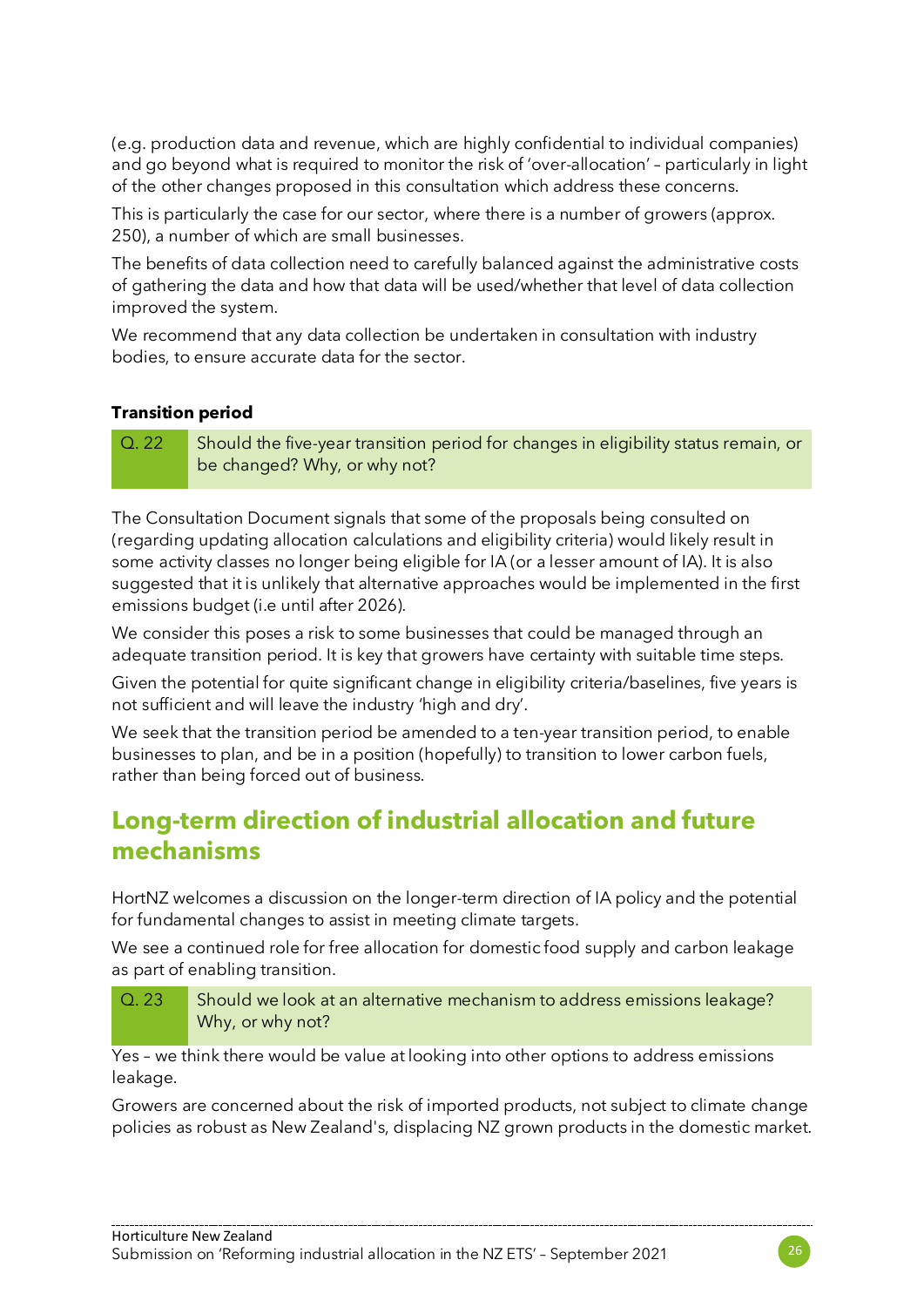### **Commentary on alternative options in the consultation document**

#### **Carbon border adjustment mechanisms**

There are pro's and con's to this approach, notably there are potential disadvantages in terms of potential trade barriers (and New Zealand's free trade policy approach) and administrative challenges.

We consider that it would be wise to hold off on implementing such as measure in New Zealand at this time and instead monitor and review the approach and success (or otherwise) of other countries that pursue this (for example, the EU's proposal for a Carbon Border Adjustment Mechanism). However it may be useful to consider whether such an approach would be suitable in New Zealand.

Credible assurance and carbon-footprint standards could also enable consumers to make choices that reduce the risk of carbon leakage. We seek policy support for the use of Industry Assurance Programmes use in regulation and markets.

For horticulture, the GAP (Good Agricultural Practice) are vehicles for growers to prove they meet regulatory and market requirements. These schemes could be used to provide certified carbon footprints. The Governments focus on farm planning presents an opportunity to support the use of credible Industry Assurance Programmes aligned to JAS-ANZ, such as GAP, to deliver product certification.

#### **Direct payments to industry**

HortNZ support further consideration of direct cash payments to EITE firms that would offset the cost impact of the ETS.

A benefit of this approach is that it would likely be more administratively efficient for greenhouse growers.

#### **Partial exemptions from the NZ ETS**

We do not support this option, as presented in the discussion document.

The way in which partial exemption from the NZ ETS is discussed appears on the face of it to be similar to how industrial allocation works (except not based on production, but actual NZ ETS costs). From our understanding of the discussion document, this would provide limited assistance to greenhouse growers, stating "this option would not help EITE firms that do not have surrender obligations but still incur indirect costs from higher fuel or electricity prices."

However, we consider that the following should be considered:

• An exemption from ETS costs (or allocation) which aligns to the 95% allocation provided for the rest of the agriculture sector under He Waka Eke Noa (this being provided on the basis that there is not the technology/mitigation available). This could be time-bound, until such time that as low carbon technology and fuels are available and economically viable. This may require an investment in international carbon credits to cover the emissions in this period.

An alternative option would be to invest directly in supporting the sector to transition to low carbon fuels (rather than purchasing international carbon credits). If we assume the government will have to buy international carbon credits to cover the costs of the free allocation, this could be worth in the order of \$80 million dollars to support the glass house sector. However as outlined in this submission the design of free allocation is not assisting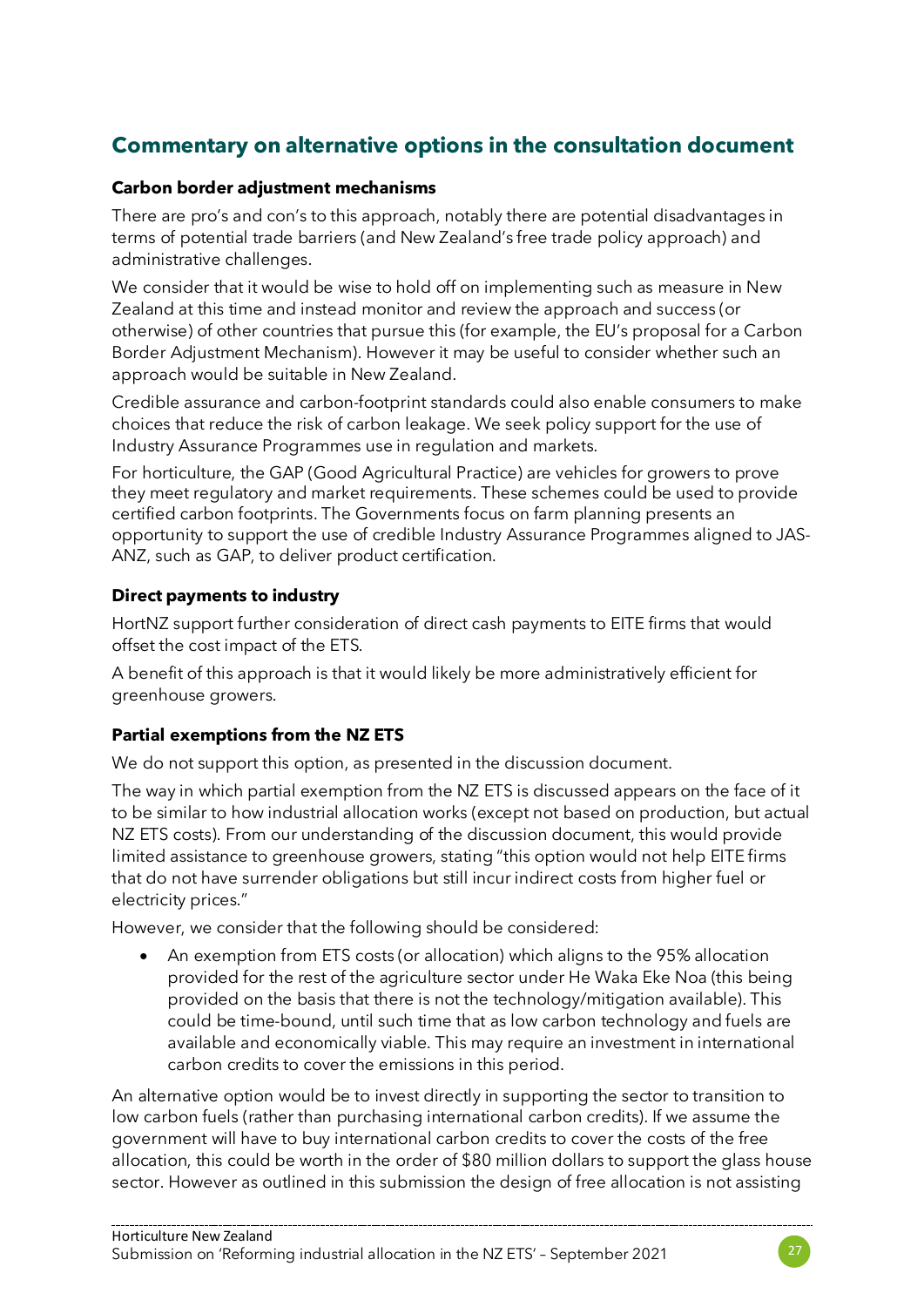the sector to transition, due to capital costs and the limited ability to increase the price of vegetables. If instead the government invested in of the future committed funding now (with a discount rate applied), it could assist the industry to transition sooner. For example, if the allocation air-marked for 2027 – 2030, was anticipated and spent in the next five years as capital cost, it could enable the sector to transition, and negate the need for the free allocation after 2030.

Our initial analysis suggests that both of these options have similar costs and theoretically globally have the same emissions – but the latter has the benefit of securing our food supply. Whereas, the status quo (as discussed in this submission) will likely lead to significant downsizing of the greenhouse growing sector, resulting in negative health outcomes and reduced food security. While this would reduce emissions locally it is unlikely to result in reduction in emissions globally because of carbon leakage.

Q. 24 What alternative mechanisms to IA would better address the risk of emissions leakage, and support domestic and international emissions reduction targets?

We strongly support MfE evaluating alternative mechanisms, to not only address the risk of climate leakage, but also alternative mechanisms of assisting New Zealand to meet it's climate targets for the greenhouse industry.

HortNZ considers that there should be consideration of exempting greenhouse growers from the NZ ETS, as an alternative mechanism (alongside complementary measures to ensure progress is continues towards carbon targets).

The Netherlands provides an example of this kind of approach:

- As outlined in the Netherlands Climate Agreement<sup>[28](#page-27-0)</sup>, there is a comprehensive range of initiative supporting the greenhouse horticulture sector to progress towards carbon reduction targets, including projects relating to geothermal energy, use of residual heat, sustainable electricity and carbon capture and supply. We understand that the EU-ETS has a participation threshold of 20MW (i.e only greenhouses exceeding this would be included)<sup>[29](#page-27-1)</sup>. This Agreement signals 'a commitment to an opt-out provision from the EU-ETS for greenhouse horticulture businesses'.
- It is also noted that the Netherlands Carbon Tax (additional to the EU-ETS) excludes greenhouse horticulture.[30](#page-27-2)

We consider there is justification to explore such as approach for the greenhouse sector in New Zealand, alongside transitional assistance.

#### Q. 25 Should IA policy or any alternative explicitly encourage firms to reduce emissions? Why, or why not?



<span id="page-27-0"></span><sup>28</sup> Netherlands Climate Agreement, 2019

<span id="page-27-1"></span><sup>29</sup> https://www.europarl.europa.eu/doceo/document/E-7-2012-007462\_EN.html?redirect

<span id="page-27-2"></span><sup>30</sup> https://www.stibbe.com/en/news/2020/june/public-consultation-on-the-industry-carbon-tax-act-levy-andtrade-in-dispensation-rights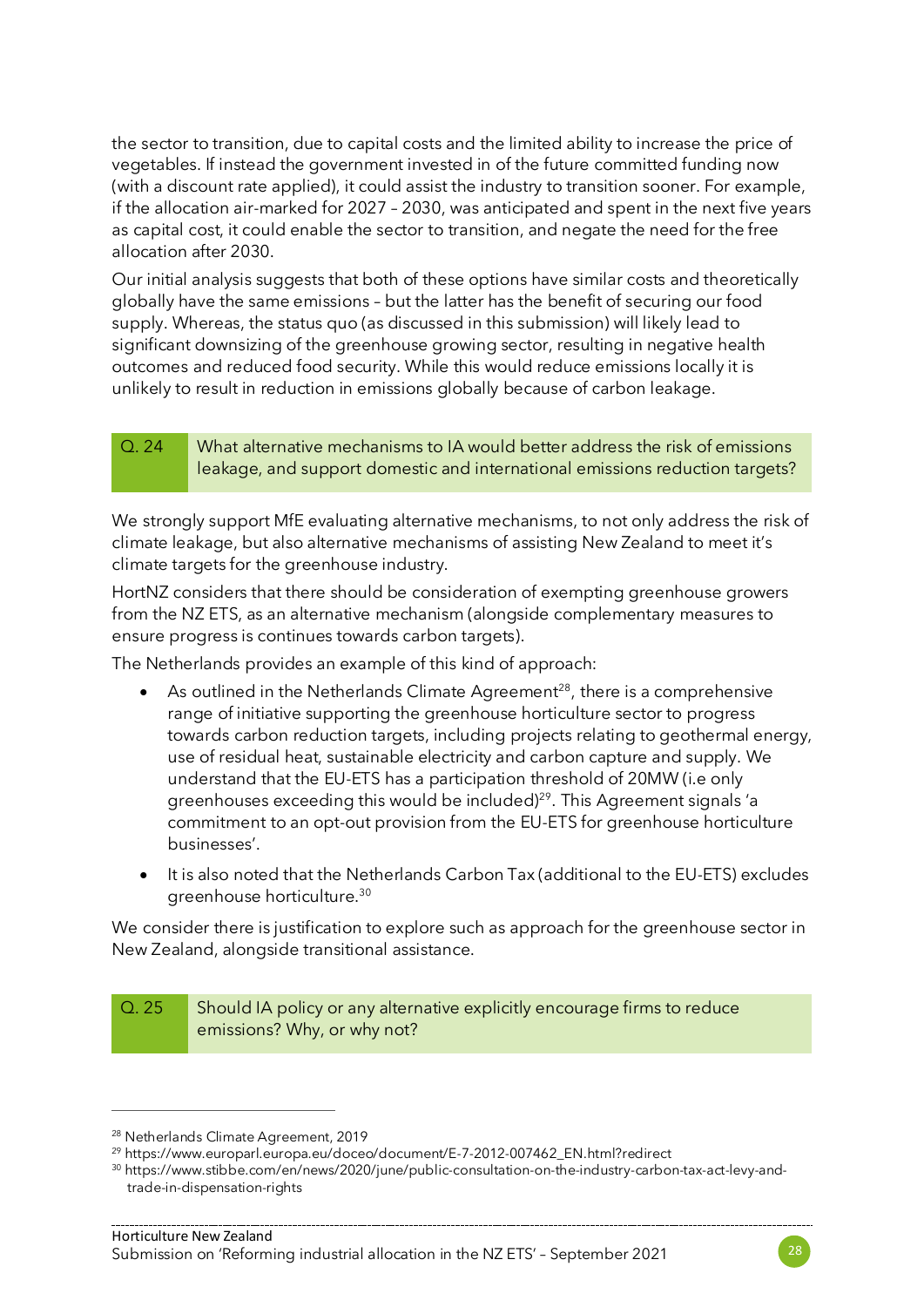The discussion document notes the concern that - 'Expanding the policy to explicitly support emissions reductions could undermine the objective to protect New Zealand firms from emissions leakage'

We recognise this concern however consider that in some situations, it could be a useful criteria that would support the assessment of industrial allocation decisions (i.e would industrial allocation support a firm to reduce their emissions), however not as a mandatory criteria/requirement across the Board, recognising the different opportunity to transition different sectors.

#### Q. 26 What method could be used to encourage emissions reductions?

To support transition to low carbon fuels (and emissions reductions), the sector needs investment and time to move past industrial allocation as a means of easing the social transition, to investment in a strategy to achieve the transition. There is also a need for:

- Centralised strategy and planning,
- Enabling regulation to support the development and supply of sustainable alternative fuel sources, such as regional biofuel and geothermal hubs,
- Ongoing surety of supply of low-emissions fuels (this is currently a significant limiting factor for biomass).

### **Wider considerations in industrial allocation policy**

#### **HortNZ is strongly of the view that decisions around industrial allocation, or an alternative, needs to include wider considerations.**

This has been something that we have called for in several recent submissions, for example in our submissions on Reforming the New Zealand Emissions Trading Scheme: Proposed settings (Feb 2020):

"There is a need to review the ETS system and free allocation criteria. Free allocation principles should be designed to account for global emissions and food security. There is a need to prepare for a more carbon constrained future, while maintaining domestic food security."

We consider that New Zealand's domestic food security, and whether support assists an industry to transition to a low emissions economy are both criteria that should be added to decision-making in regard to support for industry, for the reasons explained below.

HortNZ considers that the purpose of IA should shift towards maintaining food security and driving global emissions reductions.

We explain why we consider these two criteria to be necessary below.

#### **Contribution to domestic food supply (food security)**

Greenhouse growing is a resilient way of producing food that is part of our domestic food production network. Crops grown in greenhouses (e.g tomatoes, cucumber, capsicum) can only be grown for a short time of the year outside.

Producing food while adapting to climate change is vital – New Zealand needs to continue producing food to feed itself (for our domestic food security) and export food.

For the greenhouse growing sector, the technology and fuel sources are not yet available for economic transition. Faced with rising ETS prices, many greenhouse growers will go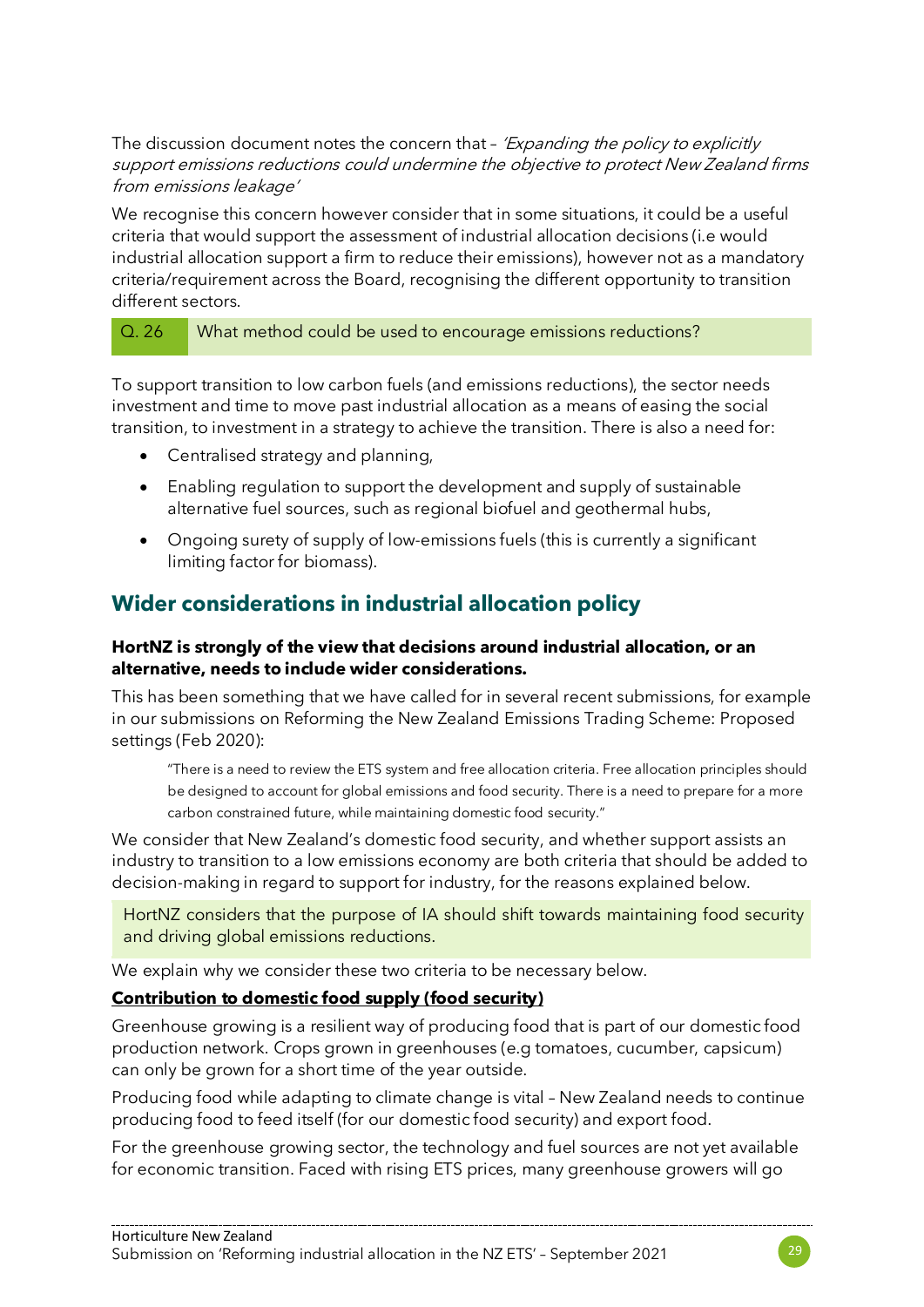out of business. If greenhouse growers go out of business, New Zealanders will face higher prices leading to reduced vegetable consumption and increased imports (this may also increase carbon leakage).

The Paris Agreement speaks to a 'fundamental priority of safeguarding food security' and action in a manner that does not threaten food production. A key theme of HortNZ's submissions on climate related policy is the need to provide for our ongoing domestic food security. Policy that forces covered crop growers out of business due to the required speed and/or costs of transition, would likely have negative impacts regarding food security.

#### Health

Winter growing provides for a variety of vegetables throughout the year. An Otago University study showed that when prices increase (as would be the case in New Zealand if crops grown indoor were replaced by imported and preserved products), consumption of vegetables is predicted to drop, with negative health consequences.

As discussed (in section 8), sales of these products is very price sensitive – as the price increases consumers purchase less volume.

Research indicates that families in New Zealand living in more deprived areas substitute fruit and vegetables with cheaper energy-dense nutrient-poor products when there are increases in fruit and vegetable prices $31$ .

#### Resilience of supply

Greenhouse crops are an integral part of New Zealand's food system, enabling New Zealanders to access freshly grown vegetables from a local supplier throughout the year; provides resilience within the domestic food system; and is important for risk management at a national level. The covered crop industry plays an important role in levelling out market supply in the shoulder and off-seasons. This is particularly important when there are adverse weather events that impact the country's few areas where there is winter production of certain vegetables.

Loss of growers in the greenhouse growing sectors would likely reduce New Zealand's food security, likely with no reduction in global GHG emissions, as the vegetables would likely be replaced with imports that are not subjected to carbon pricing.

#### **Supporting transition to low emissions economy**

As explained elsewhere in this submission – there are challenges for the greenhouse sector in transitioning to a low emissions economy.

We do not consider that the rapidly rising ETS costs are assisting in growers making this transition, and are in the contrary making it more challenging.

If industrial allocation was one of the tools which was used to support industries such as greenhouse growing to transition away from fossil fuels, this would have a 'win-win' outcome; by both accelerating progress towards uptake of renewable fuels (and corresponding emissions reduction), but safeguarding an industry which produces fresh and healthy food for New Zealanders.

There is the potential to link this to ensuring ongoing efforts to decarbonize.



<span id="page-29-0"></span><sup>31</sup> Rush, E., Savila, F., Jalili-Moghaddam, S., & Amoah, I. (2018). Vegetables: New Zealand Children Are Not Eating Enough. Front. Nutr. <https://www.frontiersin.org/articles/10.3389/fnut.2018.00134/full>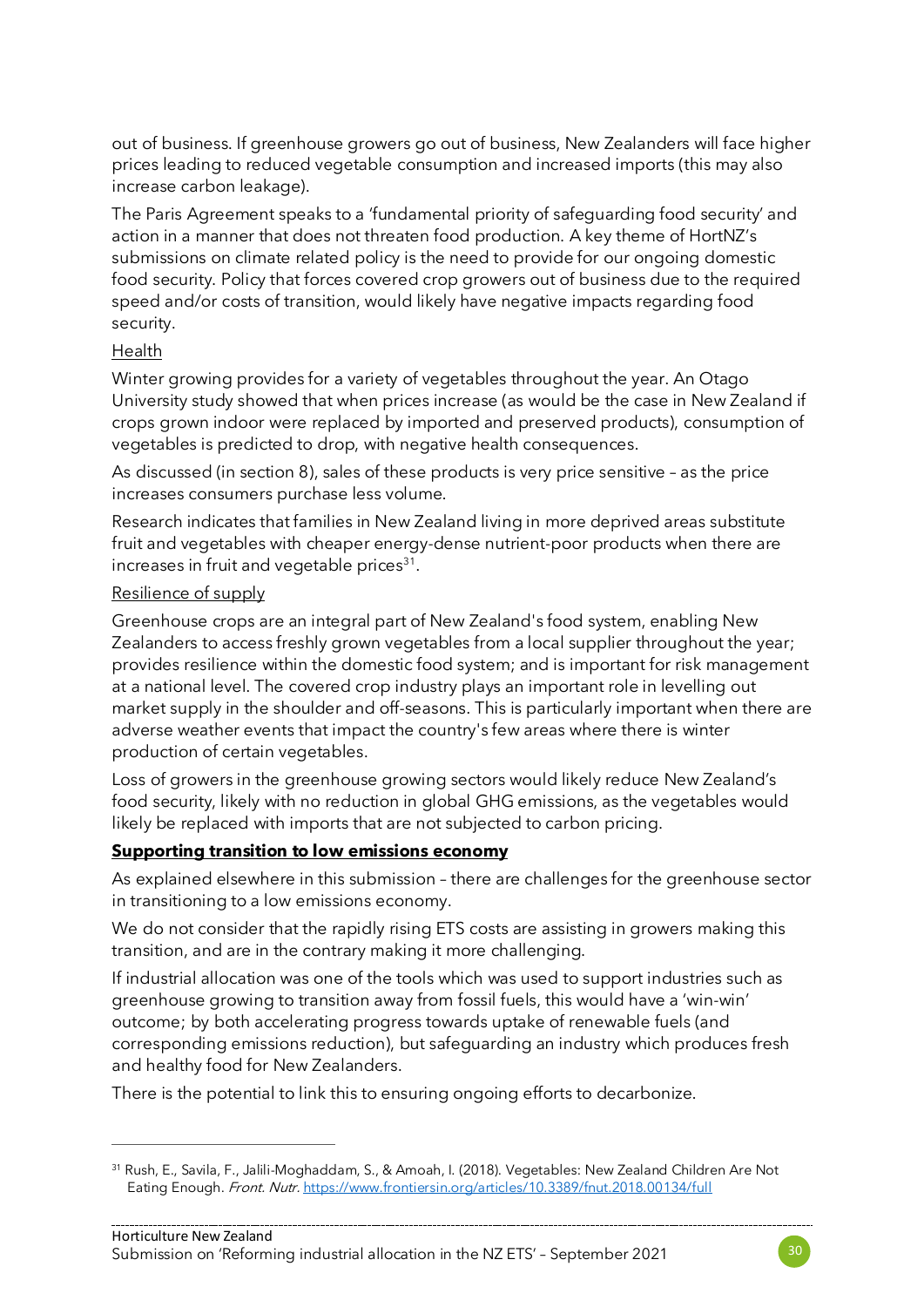## **Other comments**

#### Q. 29 Do you have any other comments, ideas or critical feedback that could help support the Government form final policy decisions?

#### **Complementary supportive policy (need for a 'carrot' not 'stick' approach)**

For the greenhouse growing sector – which is producing food for New Zealanders – there needs to be a holistic approach which supports the transition away from fossil fuels at a pace which is realistic and achievable for the industry.

"The cost of forcing businesses to change without practical help is likely to be a lot higher than the cost of government investing into changes. It literally could decimate our industry which is not the intention of the Paris Agreement." - Greenhouse grower

As touched on earlier in the submission – need to consider the ability of businesses to remain viable throughout the transition to a low emissions economy (especially with regard to food production).

We consider there a need for long term co-investment by government with industry, and or access to low cost loans, and/or rebates on ETS expenditure, should be considered, for example:

- Supporting development of alternative fuels for example, there may be opportunities for the government to investigate the feasibility, and then potentially facilitate the development, of geothermal for greenhouses in an area such as Canterbury or South Auckland.
- Recycling funds gathered by the ETS, so they are proportionally returned to those who participate in the scheme so they can be used to fund investment in low emissions transition.

#### **Sector-specific considerations need to be considered**

We consider it necessary to take into consideration specific features of the greenhouse industry, particularly:

- The greenhouse sector is producing health, fresh (perishable) food for New Zealanders and not necessarily able to pass on additional costs to consumers (this also has social implications) as explained in this submission.
- Range of business sizes; horticultural producers are mostly small to medium sized businesses with a few larger corporates in some sectors. Changes in costs can have a dramatic effect on the ability of these businesses to remain profitable and continue to offer job opportunities to New Zealanders.
- There remain challenges to transition, which the sector is making efforts to overcome, but it requires long-term thinking.

#### **Certain policy environment**

A certain policy environment is required to encourage the investment required to transition to a low emissions economy without businesses becoming uneconomic and closing.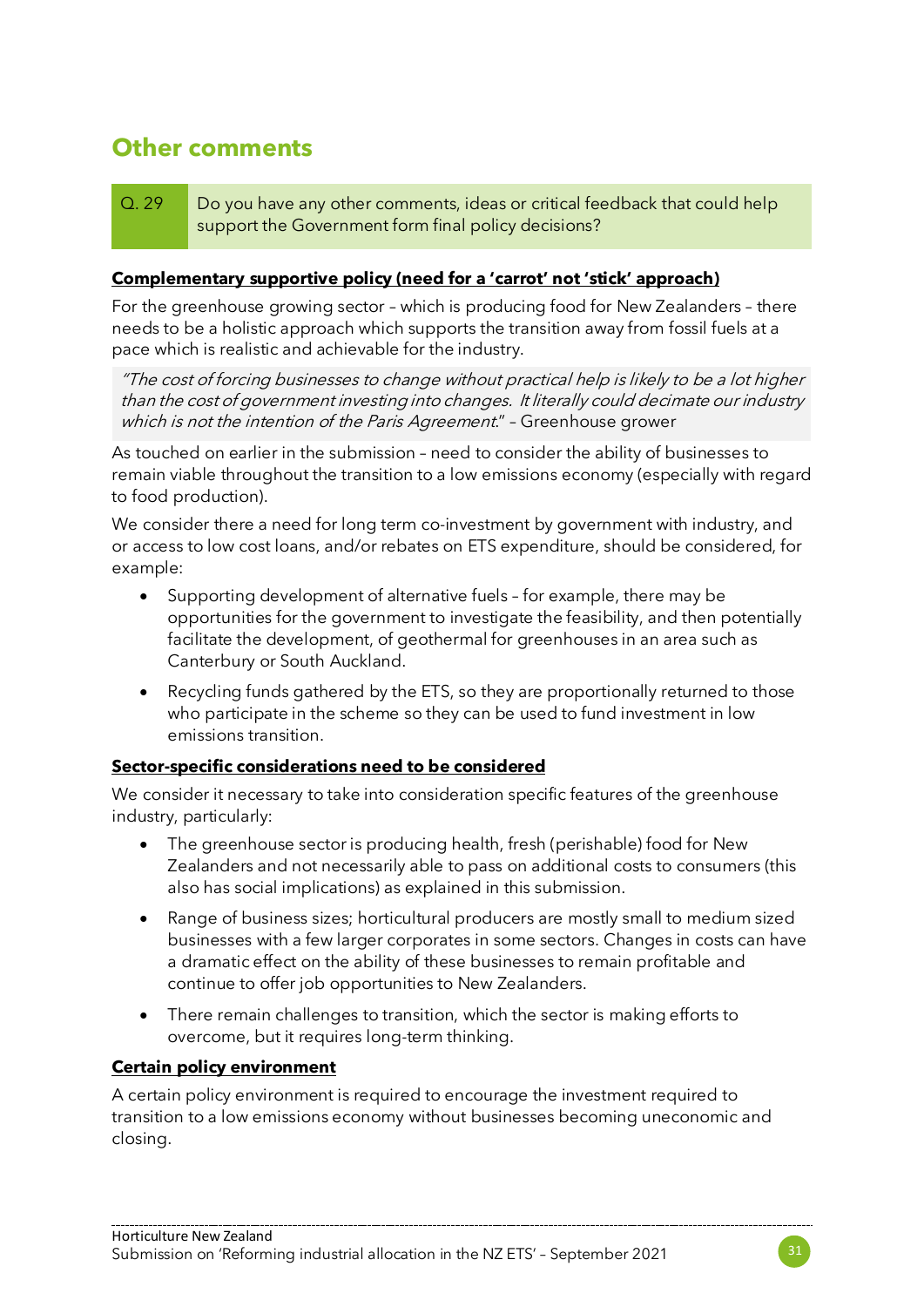There have been many changes to the ETS in recent times, and a very rapid rate of prices increases. Alongside this there is also policy proposals to regulate through the RMA the use of fossil fuels in process heat.

#### **Regulation of fuel supply**

The ETS has impacted on the market, increasing competition and costs of alternative fuels. In our view regulation is required to ensure the fuel market is operating efficiently and is designed to meet New Zealanders essential human health needs

In order to transition, growers need biomass. We consider regulation should be used to ensure a greater proportion of slash is recovered from forestry. Forestry is being encouraged through the ETS. Slash being left on the hillside has environmental risks, and its recovery and use as fuel has environmental benefits. There needs to be consideration of the current operation of the market, in terms of the environmental risk and the opportunities to support transition, and the role regulation might play in supporting these outcomes..

Growers who have transitioned to biomass are vulnerable to suppliers pricing. For example, growers who have abated their energy are essentially passing the lion's share of free allocation through to their woodchip supplier, so in effect wood chip when used for glasshouse heating, is priced by the supplier to align with the cost of alternative fuels such as coal and gas, rather the cost of woodchip for other uses.

Growers face competition for fuel form public sector organisations such as schools, and large export producers such as Fonterra. It is important that domestic food supply is not priced out of this market.

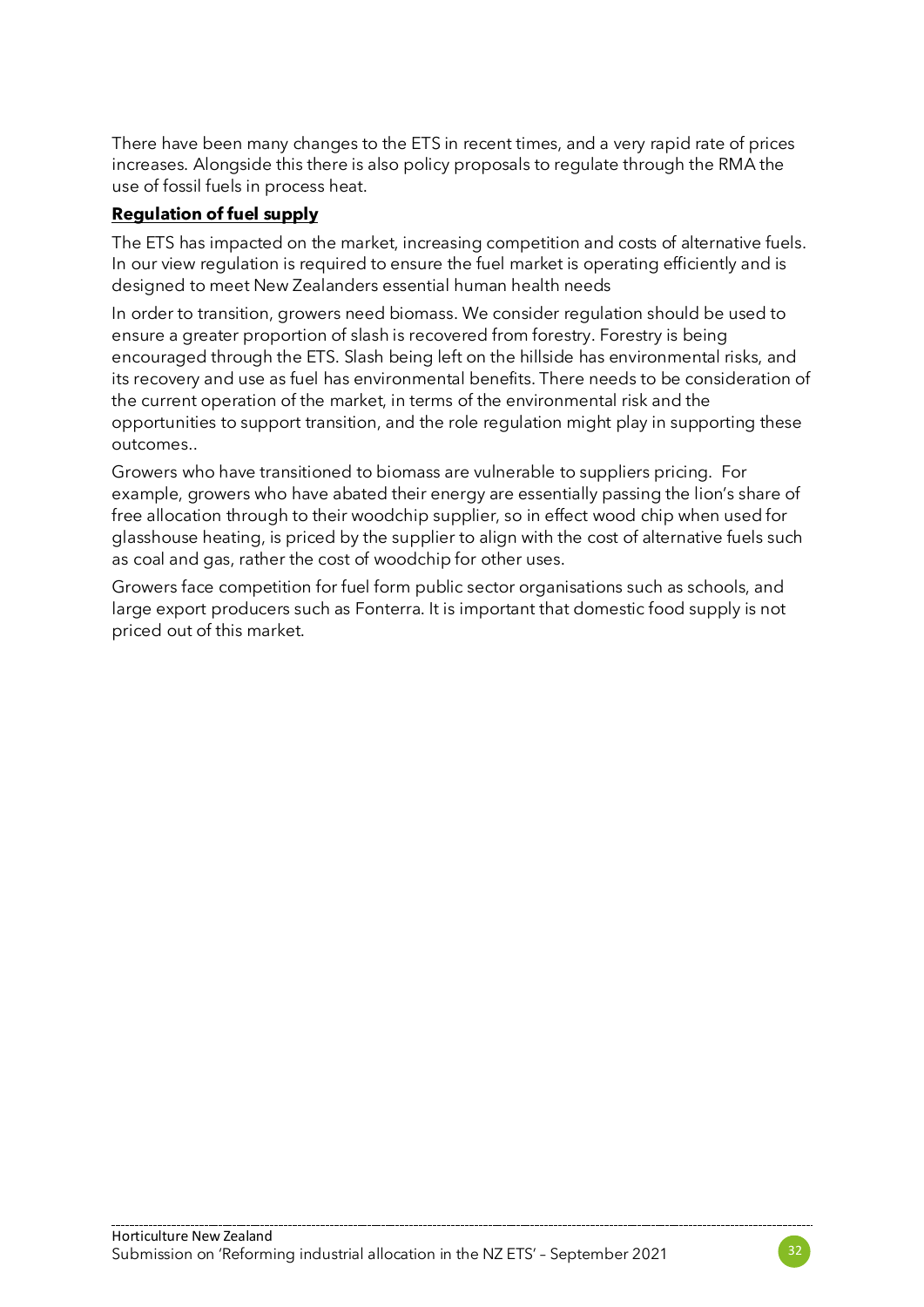## **Appendix A**

## **Examples of energy savings – grower case studies**

#### **SOUTH ISLAND GROWER**

Indoor and outdoor vegetable crops

This grower operate 13ha of greenhouses growing tomatoes, capsicums, and eggplant in the South Island. They also have 250ha of outdoor crops and operate 365 days of the year.

They have taken a balanced approach to improving their energy efficiency and transition from coal as the primary heat source in their greenhouses. They have achieved a 20% carbon emission reduction since 2015, through a better understanding of their heating demand and needs, and by investing in energy efficiency improvements.

Their principles have been:

- Use less energy, by improving energy efficiency, and
- Emit less emissions, by switching to a lower carbon fuel.

The grower has utilised a heating specialist to develop an energy plan with their staff to meet their crop energy and site requirements. Their completed energy projects include:

- **Installed Heat Flow Meters** on Boilers
- **Thermal Screens**: Retrofitted 6ha (60% of site)
- **Underground pipe**: Linked all glasshouses with over 3km of pipe
- **Buffer tank:** Installation of a 2 million litre hot water buffer tank
- **Boiler reduction**: Reduced from 8 to 3 coal operational boilers

This grower was not previously using heat flow meters and these were installed to understand what boilers can and cannot do, in order to gain better efficiency and utilisation. They have also reduced their number of boilers from 8 down to 3 (and now use between 1 to 3 boilers depending on the environment). This has resulted in the operational boilers reducing from a total of 30MW capacity down to 9MW and the boilers running at higher loads and more efficiently.

When reviewing options for their operations, the grower investigated using electricity but it was not feasible for their location (research identifying a 4MW cable down the State Highway was needed!). They also looked at solar but their greenhouse heating use is at the wrong time of the year for solar heating to be feasible (i.e., their need is in winter).

Next steps for their site include:

- Retrofitting the remaining 4ha of glasshouses with thermal screens.
- Wood pellet conversion at leased properties.
- Biomass boilers switching fuel from coal to biomass (supported by GIDI funding).

The grower's biomass usage will be 33,000T per year, peaking over 5 months during winter. The wood supply needs be within 100km of their site to be feasible, and they are building up credible suppliers over time.

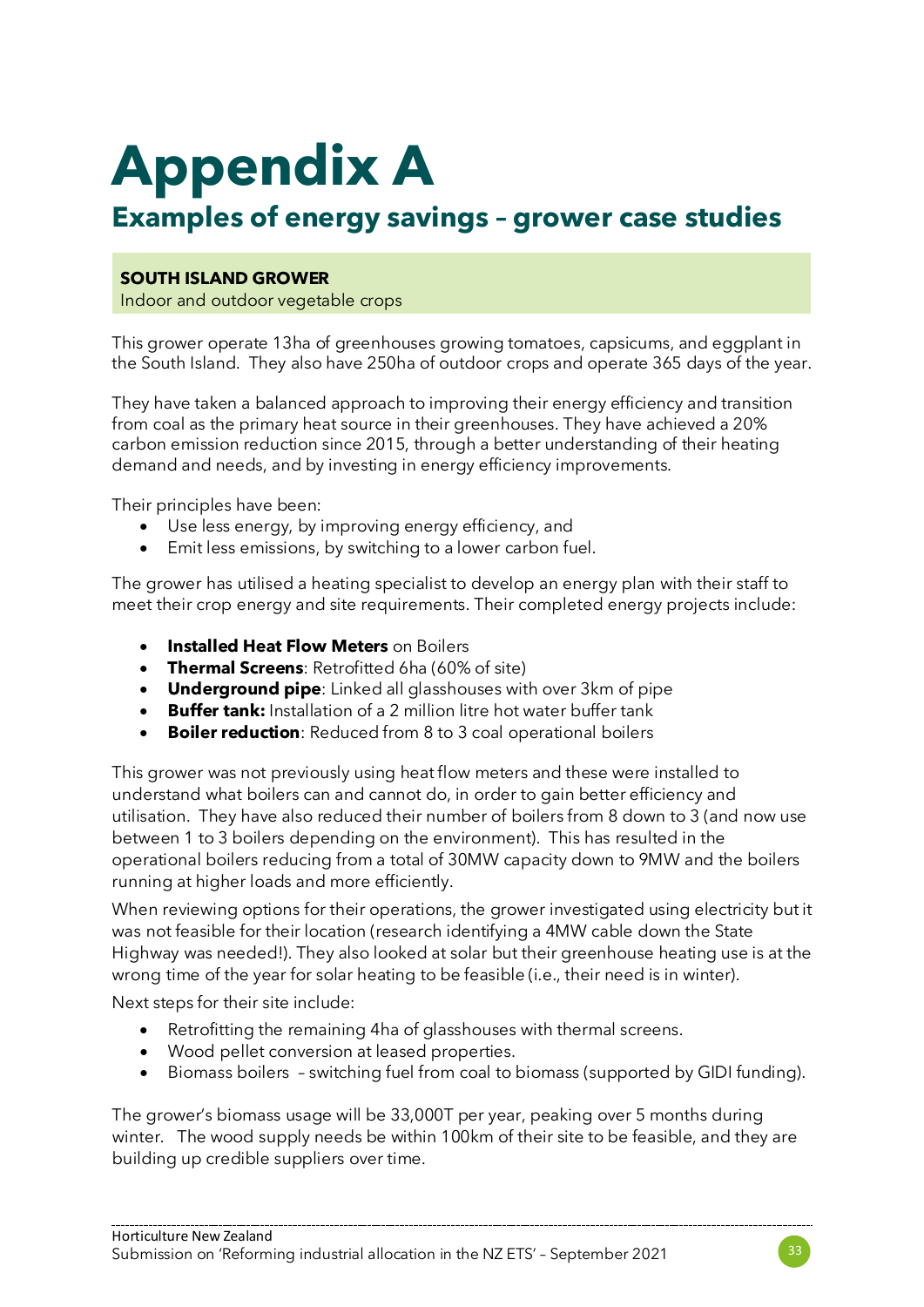Key learnings on their journey to improved efficiency to date have included looking at how they could reduce demand, developing an energy reduction road map and breaking it down to achievable parts over time.

#### **NEW ZEALAND GOURMET**

Greenhouse tomatoes and capsicum Auckland and Waikato

#### Waiuku

New Zealand Gourmet (NZG) grow capsicums under 5ha of glass at Waiuku, South Auckland, for supply to the local domestic market, and also for export. The site employs approximately 40 staff (and 150 at the North Auckland site) during the peak of the season, growing capsicum plants for 11 ½ months. One square metre produces approximately 30kgs of fruit during this time. The site uses natural gas to feed their boiler to produce CO2 to optimise fruit quality and run their glasshouses at an average 19-20ºC during winter. This is done to maintain production over the cooler months.

At this site, NZG are utilising the following energy saving measures:

- Energy screens thermal screens are used to control humidity, keeping moisture in the glasshouses during summer. During winter the screens keep heat in with growers closing the screens at night to keep the sun's radiation in and save energy. This site closes the glasshouse screens daily at 4pm and NZG report they have achieved at energy savings of 30- 40% (reduction in gas use) in their greenhouse by using the screens effectively.
- Hot water storage is used to heat the crop at night through the use of an insulated hot water buffer to store heat produced during the daytime operation to generate CO2 for use in the glasshouse and heat to be used at night when the heat demand is the greatest.
- Wind this site utilises a nearby windmill (decommissioned from the Netherlands) to provide power to the site.

NZG use CO2 from the natural gas supply to maintain the quality and shelf life of the capsicum crop, with the plants absorbing CO2 during daytime. Without CO2, they would not be able to produce export quality capsicums as the quality is reduced. This would mean for export they would be limited to sending fruit by air only, rather than by sea, resulting in a much higher carbon footprint. NZG advise that natural gas have given them a 20% increase in production which is needed to pay for higher costs.

Low carbon energy options investigated by NZG include:

• **Biomass** - to heat this area of glasshouse requires 10 to 13 truck and trailer loads of woodchip per day plus suitable dry storage area on site to store and handle the woodchip. A large chipper could be used to chip forestry slash plus two truck and trailers would be needed for transport. The problem with transitioning to biomass is growers will be competing for supply from the same forestry in the Auckland region as both the public sector and other process heat users, which would likely result in the forestry available being cleaned up after a few years and a supply problem. In the South Auckland area there is only approximately 25,000 tonnes of

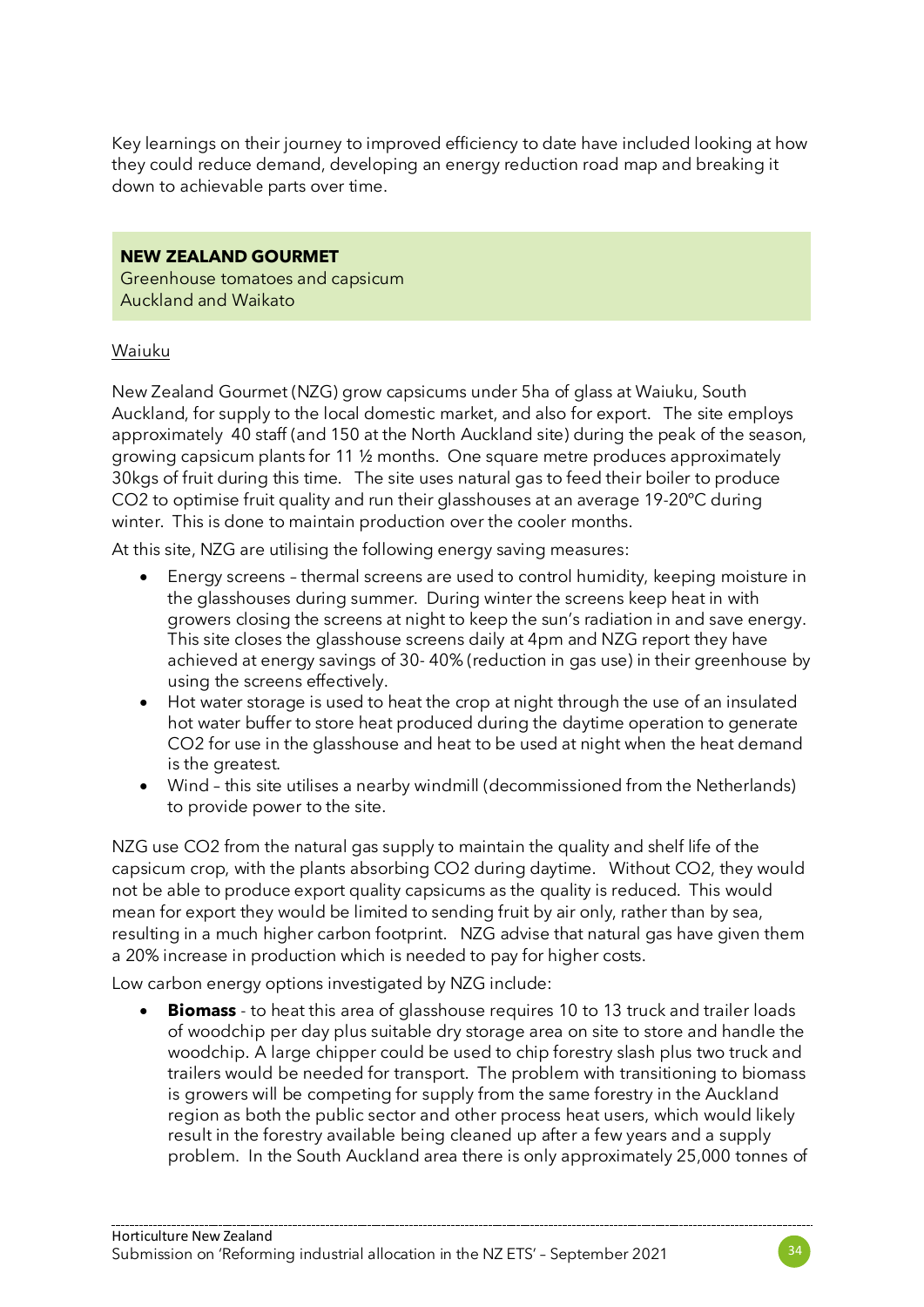waste wood available per annum. A 5ha glasshouse would use 10,000 tonnes per year.

- **Biodigesters** an initial cost calculation indicates a \$30 million capital investment is needed to heat a 7.5 ha greenhouse. This is not feasible in the current market.
- **Geothermal**  this requires a study on availability of underground heat. It looks to be the most cost-effective options however drilling a hole to explore for geothermal costs at minimum \$1 million just to get started. Also greenhouses would have no access to CO2 so would need to buy this in separately.
- **Solar** based on the size of this site NZG would need around 20ha of north facing land for solar panels to deliver the energy they need. They envisage they may be able to transition to 70% energy supply with solar and 30% natural gas for CO2 consumption in the future however need certainty of market settings to enable an investment of this scale.

#### Mokai

NZG also grow tomatoes and capsicums in glasshouses at Mokai in the central North Island. This site uses adjacent geothermal supply for their energy requirements.

At this site NZG have been working with technology innovator Hot Lime Labs to generate CO2 supply from wood chip to supplement the greenhouses.

They also have LED lighting installed to maximise growing conditions. They grow a tomato variety called 'Campari' and can grow up to 50kg of tomatoes per plant vs normal cocktail tomatoes would yield under 30kg without the use of grow lights. However, running LED lighting is very expensive and requires access to power thus this site's access to geothermal generation allows the use of the additional lighting to be feasible.

#### CO2 uptake

NZG have also done some work to quantify the CO2 uptake in a tomato, capsicum or cucumber crop.

- A crop takes up about 70 tonnes CO2 out of the atmosphere per ha on an annual basis. Normally NZG apply 120 tonnes CO2 per ha per annum that they produce from natural gas.
- This 120 tonnes keeps the CO2 level just above ambient (450 500 ppm, where ambient is 400ppm). In this way there is hardly any leakage as it is mainly dosed when vents are closed. When the vents are more than 20% open, they shut down the CO2 unless there is heat demand for the buffer.
- It is possible to dose more and the uptake will be higher (you can go up to 1000ppm without a problem), but this starts to lead to high losses as well. This is how they operate in Holland where they have CO2 coming from nearby industries on top of CO2 from their gas burners.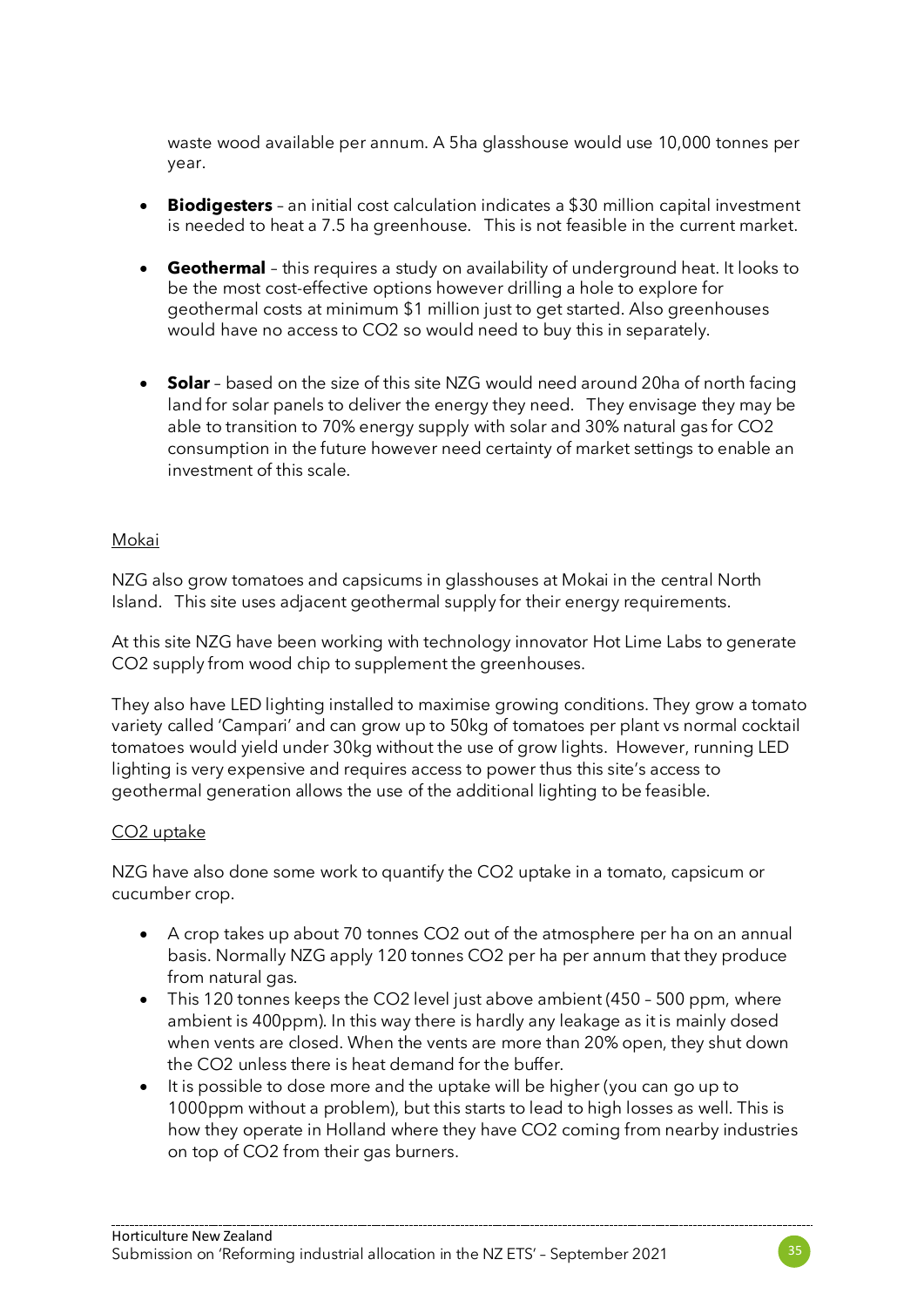## **Appendix B 2018 Export, Import and Price Index data**